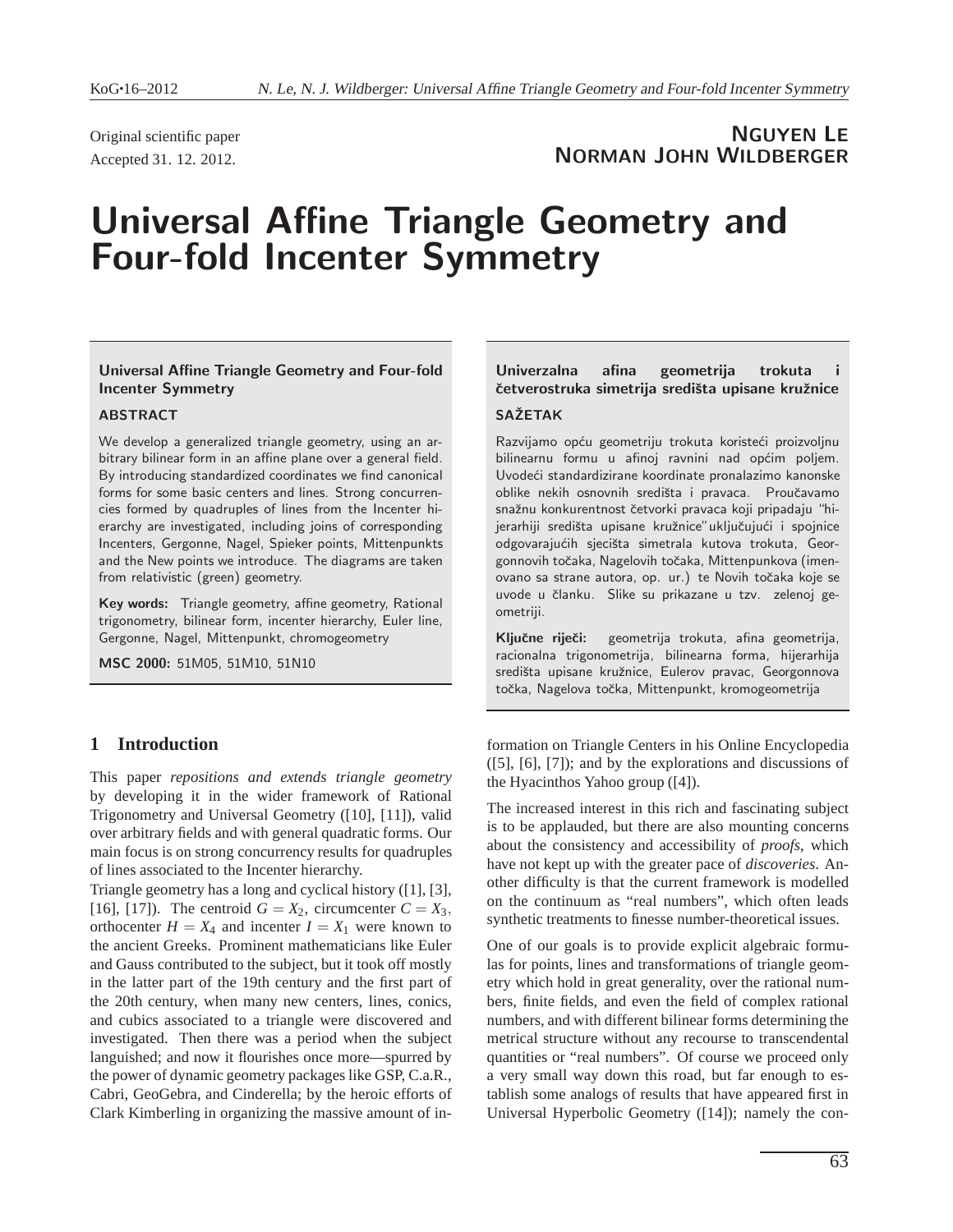currency of some *quadruples* of lines associated to the classical Incenters, Gergonne points, Nagel points, Mittenpunkts, Spieker points as well as the *New points* which we introduce here. We identify the resulting centers in Kimberling's list.

Our basic technology is simple but powerful: we propose to replace the affine study of a *general triangle under a particular bilinear form* with the study of a *particular triangle under a general bilinear form*—analogous to the projective situation as in ([14]), and using the framework of Rational Trigonometry ([10], [11]). By choosing a very elementary standard Triangle—with vertices the origin and the two standard basis vectors—we get reasonably pleasant and simple formulas for various points, lines and constructions. An affine change of coordinates changes any triangle under any bilinear form to the one we are studying, so our results are in fact very general.

Our principle results center around the classical four points, but a big difference with our treatment is that we acknowledge from the start that the very existence of the *Incenter hierarchy* is dependent on number-theoretical conditions which end up playing an intimate and ultimately rather interesting role in the theory. Algebraically it becomes difficult to separate the classical incenter from the three closely related excenters, and the quadratic relations that govern the existence of these carry a natural four-fold symmetry between them. This symmetry becomes crucial to simplifying formulas and establishing theorems. So in our framework, *there are four Incenters I*0,*I*1,*I*<sup>2</sup> *and I*3, *not one*.

To showcase the generality of our results, we illustrate theorems not over the Euclidean plane, but in the *Minkowski plane* coming from *Einstein's special theory of relativity in null coordinates,* where the metrical structure is determined by the bilinear form

# $(x_1, y_1) \cdot (x_2, y_2) \equiv x_1y_2 + y_1x_2.$

In the language of Chromogeometry ([12] , [13]), this is *green geometry*, with circles appearing as rectangular hyperbolas with asymptotes parallel to the coordinate axes. Green perpendicularity amounts to vectors being Euclidean reflections in these axes, while null vectors are parallel to the axes. It is eye-opening to see that triangle geometry is just as rich in such a relativistic setting as it is in the Euclidean one!

# **1.1 Summary of results**

We summarize the main results of this paper using Figure 1 from green geometry. As established in ([13]), the triangle  $\overline{A_1A_2A_3}$  has a *green Euler line CHG* just as in the Euclidean setting, where  $C = X_3$  is the Circumcenter,  $G = X_2$ is the Centroid, and  $H = X_4$  is the Orthocenter, with the affine ratio  $\overrightarrow{CG}$  :  $\overrightarrow{GH}$  = 1 : 2, which we may express as

 $G = \frac{2}{3}C + \frac{1}{3}H$ . The reader might like to check that using the green notation of perpendicularity, the green altitudes really do meet at *H*, and the green midlines/perpendicular bisectors really do meet at *C*.

In the general situation there are *four* Incenters/Excenters  $I_0$ , $I_1$ , $I_2$  and  $I_3$  which algebraically are naturally viewed symmetrically. Associated to any one Incenter *I<sup>j</sup>* is a *Gergonne point*  $G_i = X_7$  (not to be confused with the centroid also labelled *G*), a *Nagel point N<sup>j</sup>* = *X*8, a *Mittenpunkt*  $D_i = X_9$ , a *Spieker point*  $S_i = X_{10}$  and most notably a *New point L<sup>j</sup>* . It is not at all obvious that these various points can be defined for a general affine geometry, but this is the case, as we shall show. The New points  $L_0, L_1, L_2, L_3$  are a particularly novel feature of this paper. They really do appear to be new, and it seems remarkable that these important points have not been intensively studied, as they fit naturally and simply into the Incenter hierarchy, as we shall see.

The four-fold symmetry between the four Incenters is maintained by all these points: so in fact there are *four* Gergonne, Nagel, Mittenpunkt, Spieker and New points, each associated to a particular Incenter, as also pointed out in ([8]). Figure 1 shows just one Incenter and its related hierarchy: as we proceed in this paper the reader will meet the other Incenters and hierarchies as well.



Figure 1: *Aspects of the Incenter hierarchy in green geometry*

The main aims of the paper are to set-up a coordinate system for triangle geometry that incorporates the numbertheoretical aspects of the Incenter hierarchy, and respects the four-fold symmetry inherent in it, and then to use this to catalogue existing as well as new points and phenomenon. Kimberling's Triangle Center Encyclopedia ([6]) distinguishes the classical Incenter  $X_1$  as the first and perhaps most important triangle center. Our embrace of the fourfold symmetry between incenters and excenters implies something of a re-evaluation of some aspects of classical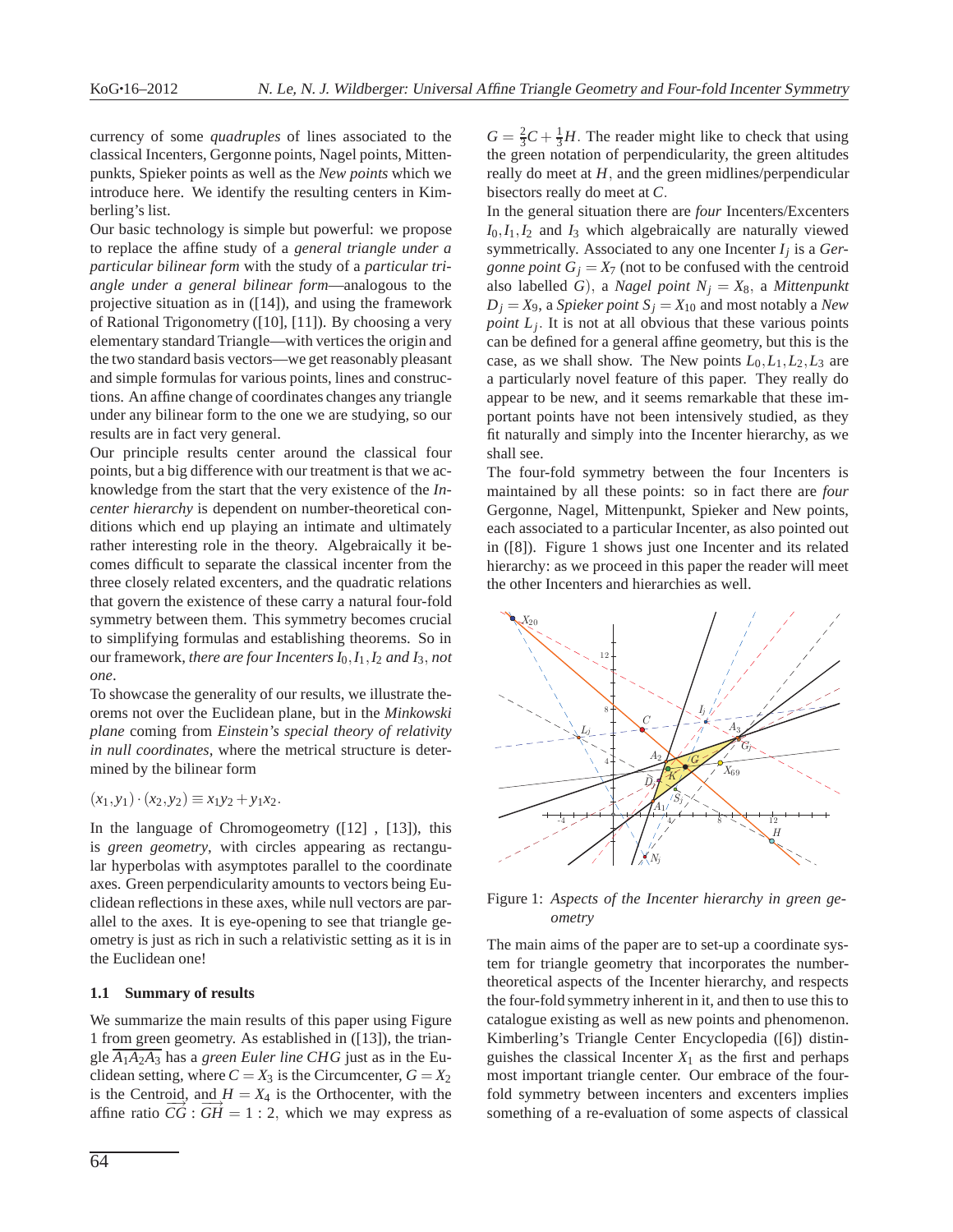triangle geometry; instead of certain distinguished centers we have rather distinguished quadruples of related points. Somewhat surprisingly, this point of view makes visible a number of remarkable *strong concurrences*—-where four symmetrically-defined lines meet in a center. The proofs of these relations are reasonably straight-forward but not automatic, as in general certain important quadratic relations are needed to simplify expressions for incidence. Here is a summary of our main results.

### **Main Results**

- i) The four lines  $I_j G_j$ ,  $j = 0, 1, 2, 3$ , meet in the De Longchamps point *X*<sup>20</sup> (orthocenter of the Double triangle) — these are the Soddy lines ([9]).
- ii) The four lines  $I_jN_j$  meet in the Centroid  $G = X_2$ , and in fact  $G = \frac{2}{3}I_j + \frac{1}{3}N_j$  — these are the Nagel lines. The Spieker points  $S_j$  also lie on the Nagel lines, and in fact  $S_j = \frac{1}{2}I_j + \frac{1}{2}N_j$ .
- iii) The four lines  $I_jD_j$  meet in the Symmedian point  $K = X_6$  (isogonal conjugate of the Centroid *G*) the standard such line is labelled  $L_{1,6}$  in [6].
- iv) The four lines  $I_jL_j$  meet in the Circumcenter *C*, and in fact  $C = \frac{1}{2}I_j + \frac{1}{2}L_j$  — the standard such line is labelled  $L_{1,3}$ .
- v) The four lines  $G_jN_j$  meet in the point  $X_{69}$  (isotomic conjugate of the Orthocenter  $H$ ) — these lines are labelled  $L_{7,8}$ .
- vi) The four lines  $G_j D_j$  meet in the Centroid  $G = X_2$ , and in fact  $G = \frac{2}{3}D_j + \frac{1}{3}G_j$  — the standard such line is labelled *L*2,7.
- vii) The four lines  $D_j S_j$  meet in the Orthocenter  $H = X_4$ — the standard such line is labelled *L*4,7.
- viii) The four lines  $N_jL_j$  meet in the point  $X_{20}$  (orthocenter of the Double triangle), and in fact  $L_j =$  $\frac{1}{2}X_{20} + \frac{1}{2}N_j$  — the standard such line is labelled  $\ddot{L}_{1,3}$ .
- ix) The New point  $L_j$  lies on the line  $D_j S_j$  which also passes through the Orthocenter *H*, and in fact  $S_j =$  $\frac{1}{2}H + \frac{1}{2}L_j$ .

In particular the various points alluded to here have *consistent definitions over general fields and with arbitrary bilinear forms*! The New points are the meets of the lines *L*1,<sup>3</sup> and  $L_{4,7}$ , they are the reflections of the Incenters  $I_j$  in the Circumcenter *C*, and they are the reflections of the Orthocenter *H* in the Spieker points *S<sup>j</sup>* .

It is also worth pointing out a few additional relations between the triangle centers that appear here: the point  $X_{69}$ , defined as the Isogonal conjugate of the Orthocenter *H*, is also the central dilation in the Centroid of the Symmedian point *K*; in our notation  $X_{69} = \delta_{-1/2}(K)$  . This implies that  $G = \frac{2}{3}K + \frac{1}{3}X_{69}$ . In addition the De Longchamps point  $X_{20}$ , defined as the orthocenter of the Double (or anti-medial) triangle is also the reflection of the Orthocenter *H* in the Circumcenter *C*. These relations continue to hold in the general situation.

Table 1 summarizes the various strong concurrences we have found. Note however that not all pairings yield concurrent quadruples: for example the lines joining corresponding Nagel points and Mittenpunkts are *not* in general concurrent.

In the final section of the paper, we give some further results and directions involving chromogeometry.

#### **1.2 Affine structure and vectors**

We begin with some terminology and concepts for elementary affine geometry in a linear algebra setting, following [10]. Fix a field *F*, of characteristic not two, whose elements will be called **numbers**. We work in a twodimensional affine space  $\mathbb{A}^2$  over *F*, with  $\mathbb{V}^2$  the associated two-dimensional vector space. A **point** is then an ordered pair  $A \equiv [x, y]$  of numbers enclosed in square brackets, typically denoted by capital letters, such as *A*,*B*,*C* etc. A **vector** of  $\mathbb{V}^2$  is an ordered pair  $v \equiv (x, y)$  of numbers enclosed in round brackets, typically *u*,*v*,*w* etc. Any pair of points *A* and *B* determines a vector  $v = \overrightarrow{AB}$ ; so for example if *A*  $\equiv$  [2,−1] and *B*  $\equiv$  [5,1], then *v* =  $\overrightarrow{AB}$  = (3,2), and this is the same vector  $v = CD$  determined by  $C = [4, 1]$  and  $D \equiv [7,3]$ .

|                 | Incenter I | Gergonne $G$ | Nagel $N$ | Mittenpunkt D | Spieker S | New L     |
|-----------------|------------|--------------|-----------|---------------|-----------|-----------|
| Incenter I      |            | $X_{20}$     | $G = X_2$ | $K = X_6$     | $G = X_2$ | $C=X_3$   |
| Gergonne $G$    | $X_{20}$   |              | $X_{69}$  | $G = X_2$     |           |           |
| Nagel $N$       | $G = X_2$  | $X_{69}$     |           |               | $G = X_2$ | $X_{20}$  |
| Mittenpunkt $D$ | $K = X_6$  | $G = X_2$    |           |               | $H = X_4$ | $H = X_4$ |
| Spieker S       | $G = X_2$  |              | $G = X_2$ | $H = X_4$     |           | $H = X_4$ |
| New $L$         | $C = X_3$  |              | $X_{20}$  | $H = X_4$     | $H = X_4$ |           |

Table 1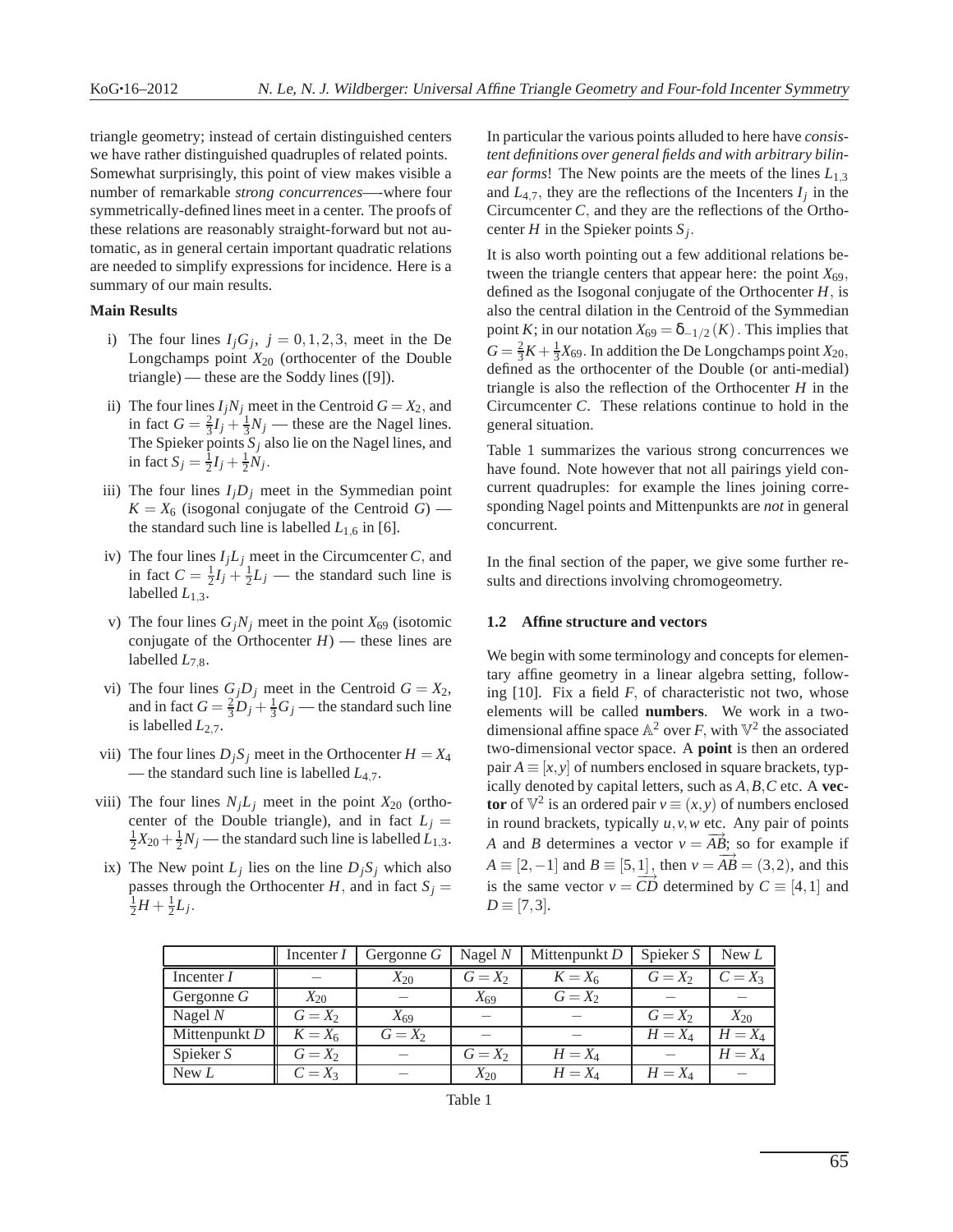The non-zero vectors  $v_1 \equiv (x_1, y_1)$  and  $v_2 \equiv (x_2, y_2)$  are **parallel** precisely when one is a non-zero multiple of the other, this happens precisely when

$$
x_1y_2 - x_2y_1 = 0.
$$

Vectors may be scalar-multiplied and added componentwise, so that if *v* and *w* are vectors and  $\alpha$ ,  $\beta$  are numbers, the **linear combination**  $\alpha v + \beta w$  is defined. For points *A* and *B* and a number  $\lambda$ , we may define the **affine combination**  $C = (1 - \lambda)A + \lambda B$  either by coordinates or by interpreting it as the sum  $A + \lambda \overrightarrow{AB}$ . An important special case is when  $\lambda = 1/2$ ; in that case the point  $C = A/2 + B/2$  is the **midpoint** of  $\overline{AB}$ , a purely affine notion independent of any metrical framework.

Once we fix an origin  $O \equiv [0,0]$ , the affine space  $\mathbb{A}^2$  and the associated vector space  $\mathbb{V}^2$  are naturally identified: to every point  $A \equiv [x, y]$  there is an associated position vector  $a = \overrightarrow{OA} = (x, y)$ . So points and vectors are almost the same thing, but not quite. The choice of distinguished point also allows us a useful notational shortcut: we agree that for a point  $A \equiv [x, y]$  and a number  $\lambda$  we write

$$
\lambda[x, y] \equiv (1 - \lambda) O + \lambda A = [\lambda x, \lambda y]. \tag{1}
$$

A **line** is a proportion  $l \equiv \langle a:b:c \rangle$  where *a* and *b* are not both zero. The point  $A \equiv [x, y]$  **lies on** the line  $l \equiv$  $\langle a:b:c \rangle$ , or equivalently the line *l* **passes through** the point *A*, precisely when

$$
ax + by + c = 0.
$$

For any two distinct points  $A_1 \equiv [x_1, y_1]$  and  $A_2 \equiv [x_2, y_2]$ , there is a unique line  $l \equiv A_1 A_2$  which passes through them both; namely the **join**

$$
A_1 A_2 = \langle y_1 - y_2 : x_2 - x_1 : x_1 y_2 - x_2 y_1 \rangle.
$$
 (2)

In vector form, this line has parametric equation  $l : A_1 + \lambda v$ , where  $v = \overrightarrow{A_1A_2} = (x_2 - x_1, y_2 - y_1)$  is a **direction vector** for the line, and  $\lambda$  is a parameter. The direction vector of a line is unique up to a non-zero multiple. The line  $l \equiv \langle a : b : c \rangle$  has a direction vector  $v = (-b, a)$ .

Two lines are **parallel** precisely when they have parallel direction vectors. For every point *P* and line *l*, there is then precisely one line *m* through *P* parallel to *l*, namely  $m: P + \lambda v$ , where *v* is any direction vector for *l*. For any two lines  $l_1 \equiv \langle a_1 : b_1 : c_1 \rangle$  and  $l_2 \equiv \langle a_2 : b_2 : c_2 \rangle$  which are not parallel, there is a unique point  $A \equiv l_1 l_2$  which lies on them both; using (1) we can write this **meet** as

$$
A \equiv l_1 l_2 = \left[ \frac{b_1 c_2 - b_2 c_1}{a_1 b_2 - a_2 b_1}, \frac{c_1 a_2 - c_2 a_1}{a_1 b_2 - a_2 b_1} \right]
$$
  
=  $(a_1 b_2 - a_2 b_1)^{-1} [b_1 c_2 - b_2 c_1, c_1 a_2 - c_2 a_1].$  (3)

Three points  $A_1 = [x_1, y_1], A_2 = [x_2, y_2], A_3 = [x_3, y_3]$  are **collinear** precisely when they lie on a common line, which amounts to the condition

$$
x_1y_2 - x_1y_3 + x_2y_3 - x_3y_2 + x_3y_1 - x_2y_1 = 0.
$$

Three lines  $\langle a_1 : b_1 : c_1 \rangle$ ,  $\langle a_2 : b_2 : c_2 \rangle$  and  $\langle a_3 : b_3 : c_3 \rangle$  are **concurrent** precisely when they pass through the same point, which amounts to the condition

 $a_1b_2c_3 - a_1b_3c_2 + a_2b_3c_1 - a_3b_2c_1 + a_3b_1c_2 - a_2b_1c_3 = 0.$ 

#### **1.3 Metrical structure: quadrance and spread**

We now introduce a metrical structure, which is determined by a non-degenerate symmetric  $2 \times 2$  matrix *C*, with entries in the fixed field  $\mathbb F$  over which we work. This matrix defines a symmetric bilinear form on vectors, regarded as row matrices, by the formula

$$
v \cdot u = vu = vCu^T.
$$

Here non-degenerate means  $\det C \neq 0$ , and implies that if  $v \cdot u = 0$  for all vectors *u* then  $v = 0$ .

Note our introduction of the simpler notation  $v \cdot u = vu$ , so that also  $v \cdot v = v^2$ . There should be no confusion with matrix multiplication, even if *v* and *u* are viewed as  $1 \times 2$ matrices. Since *C* is symmetric,  $v \cdot u = vu = uv = u \cdot v$ .

Two vectors *v* and *u* are **perpendicular** precisely when  $v \cdot u = 0$ . Since the matrix *C* is non-degenerate, for any vector *v* there is, up to a scalar, exactly one vector *u* which is perpendicular to *v*.

The bilinear form determines the main metrical quantity: the **quadrance** of a vector  $v$  is the number

$$
Q_{\nu} \equiv \nu \cdot \nu = \nu^2.
$$

A vector *v* is **null** precisely when  $Q_v = v \cdot v = v^2 = 0$ , in other words precisely when *v* is perpendicular to itself. The **quadrance** between the points *A* and *B* is

$$
Q(A,B) \equiv Q_{\overrightarrow{AB}}.
$$

In the Euclidean case, this is of course the square of the usual distance. But quadrance is a more elementary and fundamental notion than distance, and its algebraic nature makes it ideal for metrical geometry using other bilinear forms (as Einstein and Minkowski tried to teach us a century ago!)

Two lines *l* and *m* are **perpendicular** precisely when they have perpendicular direction vectors. A line is **null** precisely when it has a null direction vector (in which case all direction vectors are null).

We now make the important observation that the affine notion of parallelism may also be recaptured via the bilinear form. (This result also appears with the same title in [15].)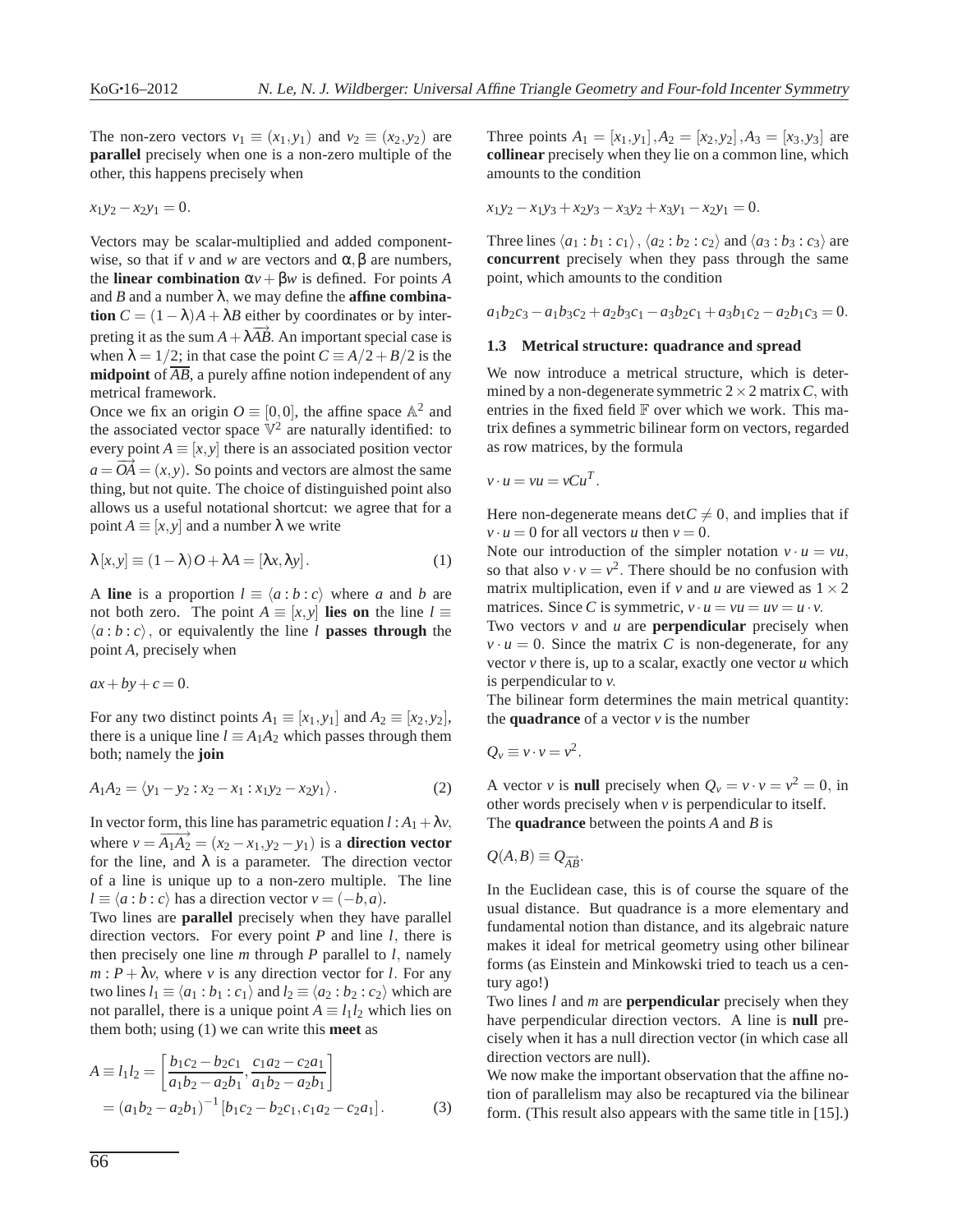**Theorem 1 (Parallel vectors)** *Vectors v and u are parallel precisely when*

$$
Q_{\nu}Q_{u}=(\nu u)^{2}.
$$

**Proof.** If  $C =$  $\begin{pmatrix} a & b \\ b & c \end{pmatrix}$ ,  $v = (x, y)$  and  $u = (z, w)$ , then an explicit computation shows that

 $Q_v Q_u - (vu)^2 = -\frac{(xw - yz)^4 (ac - b^2)^2}{(a^2 - b^2)^2}$  $\frac{(ax^2 + 2bxy + cy^2)^2 (az^2 + 2bzw + cw^2)^2}{(az^2 + 2bzw + cw^2)^2}.$ 

Since the quadratic form is non-degenerate,  $ac - b^2 \neq 0$ , so we see that the left hand side is zero precisely when  $xw - yz = 0$ , in other words precisely when *v* and *u* are  $parallel.$ 

This motivates the following measure of the nonparallelism of two vectors; the **spread** between non-null vectors *v* and *u* is the number

$$
s(v, u) \equiv 1 - \frac{(vu)^2}{Q_v Q_u}.
$$

This is the replacement in rational trigonometry for the transcendental notion of angle θ, and in the Euclidean case it has the value  $\sin^2 \theta$ . Spread is a more algebraic, logical, general and powerful notion than that of angle, and together quadrance and spread provide the foundation for *Rational Trigonometry*, a new approach to trigonometry developed in [10]. The current pre-occupation with distance and angle as the basis for Euclidean geometry is a historical aberration contrary to the explicit orientation of Euclid himself, and is a key obstacle to appreciating and understanding the relativistic geometry introduced by Einstein and Minkowski.

The spread  $s(v, u)$  is unchanged if either *v* or *u* are multiplied by a non-zero number, and so we define the **spread** between any non-null lines *l* and *m* with direction vectors *v* and *u* to be  $s(l,m) \equiv s(v,u)$ . From the Parallel vectors theorem, the spread between parallel lines is 0. Two non-null lines *l* and *m* are perpendicular precisely when the spread between them is 1.

# **1.4 Triple spread formula**

We now derive one of the basic formulas in the subject: the relation between the three spreads made by three (coplanar) vectors, and give a linear algebra proof, following the same lines as the papers [11] and [15].

**Theorem 2 (Triple spread formula)** *Suppose that v*1,*v*2,*v*<sup>3</sup> *are (planar) non-null vectors with respective spreads*  $s_1 \equiv s(v_2, v_3)$ *,*  $s_2 \equiv s(v_1, v_3)$  *and*  $s_3 \equiv s(v_1, v_2)$ *. Then*

$$
(s_1 + s_2 + s_3)^2 = 2\left(s_1^2 + s_2^2 + s_3^2\right) + 4s_1s_2s_3.
$$
 (4)

**Proof.** We may that assume at least two of the vectors are linear independent, as otherwise all spreads are zero and the relation is trivial. So suppose that  $v_1$  and  $v_2$  linearly independent, and  $v_3 = kv_1 + l v_2$ . Suppose the bilinear form is given by the matrix

$$
C = \begin{pmatrix} a & b \\ b & c \end{pmatrix}
$$

with respect to the ordered basis  $v_1, v_2$ . Then in this basis  $v_1 = (1,0)$ ,  $v_2 = (0,1)$  and  $v_3 = (k,l)$  and we may compute that

$$
s_3 = \frac{ac - b^2}{ac}
$$

$$
s_2 = \frac{l^2 (ac - b^2)}{a (ak^2 + 2bkl + cl^2)}
$$

$$
s_1 = \frac{k^2 (ac - b^2)}{b (ak^2 + 2bkl + cl^2)}.
$$

Then (4) is an identity, satisfied for all  $a, b, c, k$  and  $l$ .  $\square$ 

We now mention three consequences of the Triple spread formula, taken from [10]. The *Equal spreads theorem* asserts that if  $s_1 = s_2 = s$ , then  $s_3 = 0$  or  $s_3 = 4s(1-s)$ . This follows from the identity  $(s + s + s_3)^2 - 2(s^2 + s^2 + s_3^2)$  $4s^2s_3 = -s_3(s_3 - 4s + 4s^2)$ . The *Complementary spreads theorem* asserts that if  $s_3 = 1$  then  $s_1 + s_2 = 1$ . This follows by rewriting the Triple spread formula in the form  $(s_3 - s_1 - s_2)^2 = 4s_1s_2(1 - s_3).$ 

And the *Perpendicular spreads theorem* asserts that if *v* and *u* are non-null planar vectors with perpendicular vectors  $v^{\perp}$  and  $u^{\perp}$ , then  $s(v, u) = s(v^{\perp}, u^{\perp})$ . This follows from the Complementary spreads theorem, since if  $s(v, v^{\perp}) = s(u, u^{\perp}) = 1$ , then  $s(v^{\perp}, u^{\perp}) = 1 - s(v^{\perp}, u) = 1$  $1-(1-s(v,u)) = s(v,u).$ 

## **1.5 Altitudes and orthocenters**

Given a line *l* and a point *P*, there is a unique line *n* through *P* which is perpendicular to the line *l*; it is the line  $n$ :  $P + \lambda w$ , where *w* is a perpendicular vector to the direction vector *v* of *l*. We call *n* the **altitude to** *l* **through** *P*. Note that this holds true even if *l* is a null line; in this case a direction vector *v* of *l* is null, so the altitude to *l* through *P* agrees with the parallel to *l* through *P*.

We use the following conventions: a set  $\{A, B\}$  of two distinct points is a **side** and is denoted  $\overline{AB}$ , and a set  $\{l,m\}$ of two distinct lines is a **vertex** and is denoted  $\overline{lm}$ . A set  ${A_1, A_2, A_3}$  of three distinct non-collinear points is a **triangle** and is denoted  $\overline{A_1A_2A_3}$ . The triangle  $\overline{A_1A_2A_3}$  has lines  $l_3 \equiv A_1 A_2$ ,  $l_2 \equiv A_1 A_3$  and  $l_1 \equiv A_2 A_3$  (by assumption no two of these are parallel), sides  $\overline{A_1A_2}$ ,  $\overline{A_1A_3}$  and  $\overline{A_2A_3}$ , and vertices  $l_1l_2$ ,  $l_1l_3$  and  $l_2l_3$ .

The triangle  $\overline{A_1A_2A_3}$  also has three **altitudes**  $n_1, n_2, n_3$ passing through *A*1,*A*2,*A*<sup>3</sup> and perpendicular to the opposite lines  $A_2A_3$ ,  $A_1A_3$ ,  $A_1A_2$  respectively. The following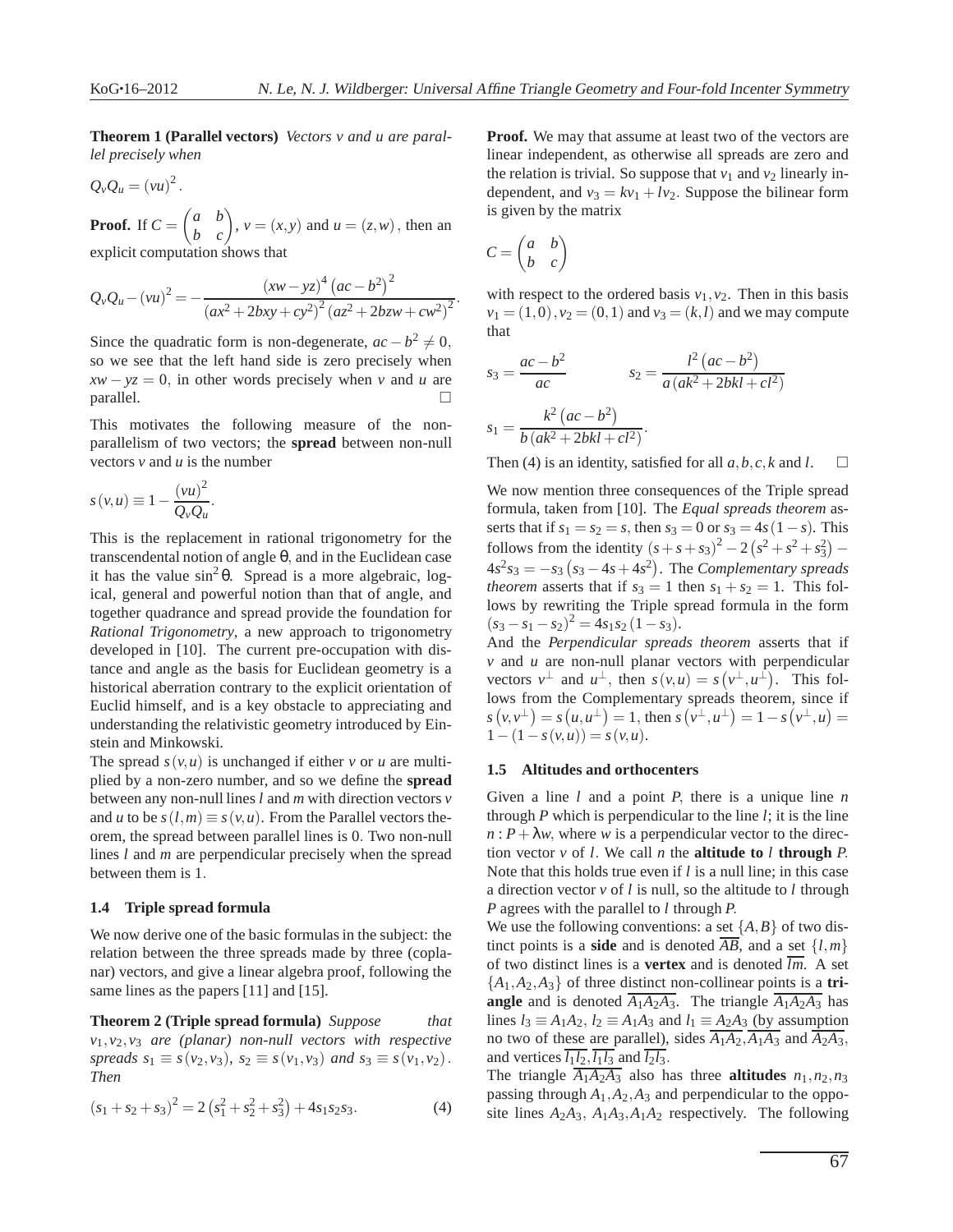holds both for affine and projective geometries: we give a short and novel proof here for the general affine case.

**Theorem 3 (Orthocenter)** For any triangle  $\overline{A_1A_2A_3}$  the *three altitudes n*1,*n*2,*n*<sup>3</sup> *are concurrent at a point H*.

**Proof.** Suppose that *a*1,*a*2,*a*<sup>3</sup> are the associated position vectors to  $A_1, A_2, A_3$  respectively. Since no two of the lines of the triangle  $\overline{A_1A_2A_3}$  are parallel, the Perpendicular spreads corollary implies that no two of the three altitude lines are parallel. Define *H* to be the meet of  $n_1$  and  $n_2$ , with *h* the associated position vector. In the identity

$$
(h-a_1)(a_3-a_2) + (h-a_2)(a_1-a_3) = (h-a_3)(a_1-a_2)
$$

the left hand side equals 0 by assumption, so the right hand is also equal to 0, implying that  $h - a_3$  is perpendicular to the line  $a_1a_2$ . Therefore, the three altitude lines  $n_1, n_2, n_3$ are concurrent at the point  $H$ .

We call *H* the **orthocenter** of the triangle  $\overline{A_1A_2A_3}$ .

#### **1.6 Change of coordinates and an explicit example**

If we change coordinates via either an affine transformation in the original affine space  $\mathbb{A}^2$ , or equivalently a linear transformation in the associated vector space  $\mathbb{V}^2$ , then the matrix for the form changes in the familiar fashion. Suppose  $\phi: V \to V$  is a linear transformation given by an invertible  $2 \times 2$  matrix *M*, so that  $\phi(v) = vM = w$ , with inverse matrix *N*, so that  $wN = v$ . Define a new bilinear form ◦ by

$$
w_1 \circ w_2 \equiv (w_1 N) \cdot (w_2 N) = (w_1 N) C (w_2 N)^T
$$
  
=  $w_1 (NCN^T) w_2^T$ . (5)

So the matrix*C* for the original bilinear form · becomes the matrix  $D \equiv NCN^T$  for the new bilinear form  $\circ$ .

**Example 1** *We illustrate these abstractions in a concrete example that will be used throughout in our diagrams. Our basic Triangle shown in Figure 2 has points*  $A_1 \equiv$  $[3,1]$ ,  $A_2 \equiv [4,4]$  *and*  $A_3 \equiv [47/5, 29/5]$ *, and lines*  $A_1A_2 =$  $\langle -3 : 1 : 8 \rangle$ ,  $A_1 A_3 = \langle -3 : 4 : 5 \rangle$  *and*  $A_2 A_3 = \langle 1 : -3 : 8 \rangle$ *. The bilinear form we will consider is that of green geometry in the language of chromogeometry ([12], [13]), determined by the symmetric matrix*  $C_g =$  $\begin{pmatrix} 0 & 1 \\ 1 & 0 \end{pmatrix}$  and *corresponding quadrance*  $Q_{(x,y)} = 2xy$ . *After translation by*  $(-3,-1)$  *we obtain*  $A_1 = [0,0]$ *,*  $A_2 = [1,3]$ *,*  $A_3 =$ [32/5,24/5]. *The matrix N and its inverse M*

$$
N = \begin{pmatrix} 1 & 3 \\ \frac{32}{5} & \frac{24}{5} \end{pmatrix} \qquad M = N^{-1} = \begin{pmatrix} -\frac{1}{3} & \frac{5}{24} \\ \frac{4}{9} & -\frac{5}{72} \end{pmatrix}
$$

*send*  $[1,0]$  *and*  $[0,1]$  *to*  $\widetilde{A}_2$  *and*  $\widetilde{A}_3$ *, and*  $\widetilde{A}_2$  *and*  $\widetilde{A}_3$  *to*  $[1,0]$ *and* [0,1] *respectively. So the effect of translation followed* *by multiplication by M is to send the original triangle to the standard triangle* with points  $[0,0]$ ,  $[1,0]$  *and*  $[0,1]$ *. The bilinear form in these new standard coordinates is given by the matrix*  $N\mathbf{C}_g N^T$  *which is, up to a multiple,* 

$$
C = \begin{pmatrix} \frac{1}{4} & 1 \\ 1 & \frac{64}{25} \end{pmatrix} = \begin{pmatrix} a & b \\ b & c \end{pmatrix}.
$$

*We will shortly see that the Orthocenter in standard coor* $d$ *inates is*  $(ac - b^2)^{-1}$   $[b(c - b), b(a - b)]$ . *In our example this would be the point*  $\left[-\frac{13}{3}, \frac{25}{12}\right]$ *, and to convert that back into the original coordinates, we would multiply by N to get*

$$
\begin{bmatrix} -\frac{13}{3} & \frac{25}{12} \end{bmatrix} N = \begin{bmatrix} 9 & -3 \end{bmatrix}
$$

*and translate by* (3,1) *to get the original orthocenter H* = [12,−2]. *This is shown in Figure 2, along with the Centroid*  $G = \left[\frac{82}{15}, \frac{18}{5}\right]$  *and the Circumcenter C =* [11/5,32/5]*—we will meet these points shortly.*



Figure 2: *Euler line in green geometry*

#### **1.7 Bilines**

A **biline** of the non-null vertex  $\overline{l_1 l_2}$  is a line *b* which passes through  $l_1 l_2$  and satisfies  $s(l_1, b) = s(l_2, b)$ . The existence of bilines depends on number-theoretical considerations of a particularly simple kind.

**Theorem 4 (Vertex bilines)** *If v and u are linearly independent non-null vectors, then there is a non-zero vector w* with  $s(v, w) = s(u, w)$  precisely when  $1 - s(v, u)$  is a *square. In this case we may renormalize v and u so that*  $Q_v = Q_u$ , and then there are exactly two possibilities for *w* up to a multiple, namely  $v + u$  and  $v - u$ , and these are *perpendicular.*

**Proof.** Since *v* and *u* are linearly independent, any vector can be written uniquely as  $w = kv + lu$  for some numbers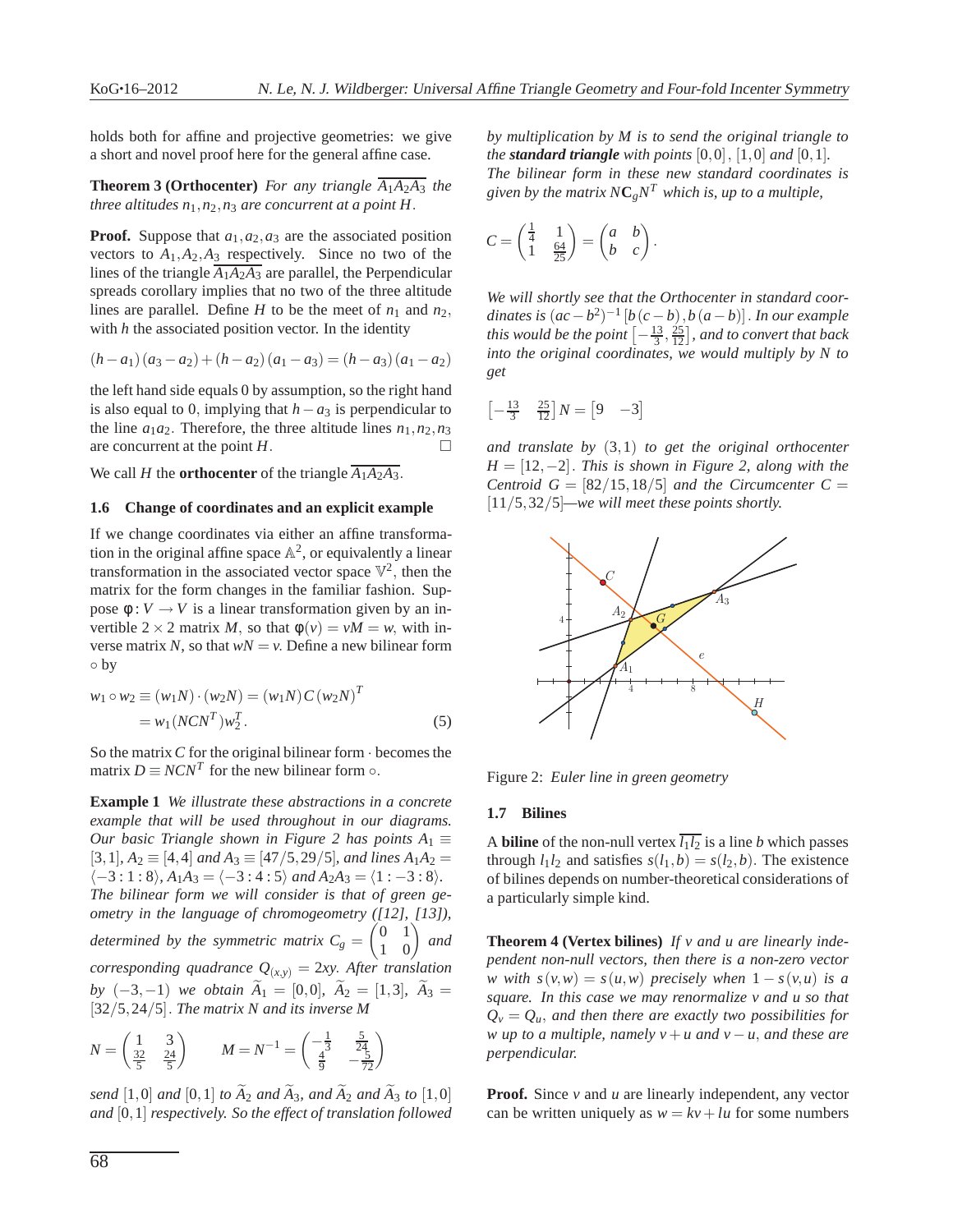*k* and *l*. The condition  $s(v, w) = s(u, w)$  amounts to

$$
\frac{(vw)^2}{Q_vQ_w} = \frac{(uw)^2}{Q_uQ_w} \Longleftrightarrow u^2 (kv^2 + lvu)^2 = v^2 (kvu + lu^2)^2
$$
  

$$
\Longleftrightarrow u^2 (k^2 (v^2)^2 + 2lkv^2 (vu) + l^2 (vu)^2) =
$$
  

$$
= v^2 (k^2 (vu)^2 + 2lku^2 (vu) + l^2 (u^2)^2)
$$
  

$$
\Longleftrightarrow k^2 u^2 (v^2)^2 + l^2 u^2 (vu)^2 = k^2 v^2 (vu)^2 + l^2 v^2 (u^2)^2
$$
  

$$
\Longleftrightarrow (v^2 u^2 - (vu)^2) (k^2 v^2 - l^2 u^2) = 0.
$$

Since *v* and *u* are by assumption not parallel, the first term is non-zero by the Parallel vectors theorem, and so the condition  $s(v, w) = s(u, w)$  is equivalent to  $k^2v^2 = l^2u^2$ . Since *v*, *u* are non-null,  $v^2$  and  $u^2$  are non-zero, so *k* and *l* are also, since by assumption  $w = kv + lu$  is non-zero.

So if  $s(v, w) = s(u, w)$  then we may renormalize *v* and *u* so that  $v^2 = u^2$  (by for example setting  $\tilde{v} = kv$  and  $\tilde{u} = lu$ , and then replacing  $\tilde{v}$ ,  $\tilde{u}$  by  $v$ , *u* again), and then  $1 - s(v, u) =$  $(vu)^2 / (v^2)^2$  is a square. There are then two solutions:  $w = v + u$  and  $w = v - u$ , corresponding to  $l = \pm k$ . Since  $(v+u)(v-u) = v^2 - u^2 = 0$ , these vectors are perpendicular. The converse is straightforward along the same lines.  $\Box$ 

**Example 2** *In our example triangle of Figure 2,*  $v_1$  $\frac{24A}{42A_3} = (27/5, 9/5), v_2 = A_1A_3 = (32/5, 24/5)$  *and*  $v_3 =$  $A_1A_2 = (1,3), so$ 

$$
s(v_2, v_3) = 1 - \frac{(v_2 C_g v_3^T)^2}{(v_2 C_g v_2^T) (v_3 C_g v_3^T)} = \frac{25}{16}
$$

*is a square, so the vertex at A*<sub>1</sub> *has bilines. Since*  $Q_{v_2} =$  $v_2 C_g v_2^T = 1536/25$  *and*  $Q_{v_3} = v_3 C_g v_3^T = 6$ , *we can renormalize v*<sub>2</sub> *by scaling it by*  $5/16$  *to get u*<sub>2</sub> =  $\overrightarrow{A_1B}$  = (2,3/2) so that now  $Q_{u_2} = Q_{v_3}$ . This means that  $u_2 + v_3 = A_1 C_1$ *and*  $u_2 - v_3 = A_1C_2$  *are the direction vectors for the bilines of the vertex at A*1*.*



Figure3 : *Green bilines b at A*<sup>1</sup>

*These are shown in Figure 3, along with three of the four Incenters I (the other two vertices also have bilines, and* *they are mutually concurrent). Naturally this triangle has been chosen carefully to ensure that Incenters do exist. In green geometry, a vertex formed from a light-like line and a time-like line will not have bislines, not even approximately over the rational numbers.*

# **2 Standard coordinates and triangle geometry**

Our principle strategy to study triangle geometry is to apply an affine transformation to move a general triangle to *standard position*:

$$
A_1 = [0,0]
$$
  $A_2 = [1,0]$  and  $A_3 = [0,1]$ . (6)

With this convention,  $\overline{A_1A_2A_3}$  will be called the (standard) **Triangle**, with **Points** *A*1,*A*2,*A*3. The **Lines** of the Triangle are then

$$
l_1 \equiv A_2 A_3 = \langle 1 : 1 : -1 \rangle
$$
  $l_2 \equiv A_1 A_3 = \langle 1 : 0 : 0 \rangle$   
 $l_3 \equiv A_2 A_1 = \langle 0 : 1 : 0 \rangle$ .

All further objects that we define with capital letters refer to this standard Triangle, and coordinates in this framework are called *standard coordinates*. In general the standard coordinates of points and lines in the plane of the original triangle depend on the choice of affine transformation—we are in principle free to permute the vertices—but triangle centers and central lines will have well-defined standard coordinates independent of such permutations.

Since we have performed an affine transformation, whatever metrical structure we started with has changed as in (5). So we will assume that the new metrical structure, in standard coordinates, is determined by a bilinear form with generic symmetric matrix

$$
C \equiv \begin{pmatrix} a & b \\ b & c \end{pmatrix} . \tag{7}
$$

We assume that the form is non-degenerate, so that the **determinant**

$$
\Delta \equiv \det C = ac - b^2
$$

is non-zero. Another important number is the **mixed trace**

$$
d \equiv a + c - 2b.
$$

It will also be useful to introduce the closely related secondary quantities

$$
\overline{a} \equiv c - b \qquad \overline{b} \equiv a - c \qquad \overline{c} \equiv a - b
$$

to simplify formulas. For example  $d = \overline{a} + \overline{c}$ .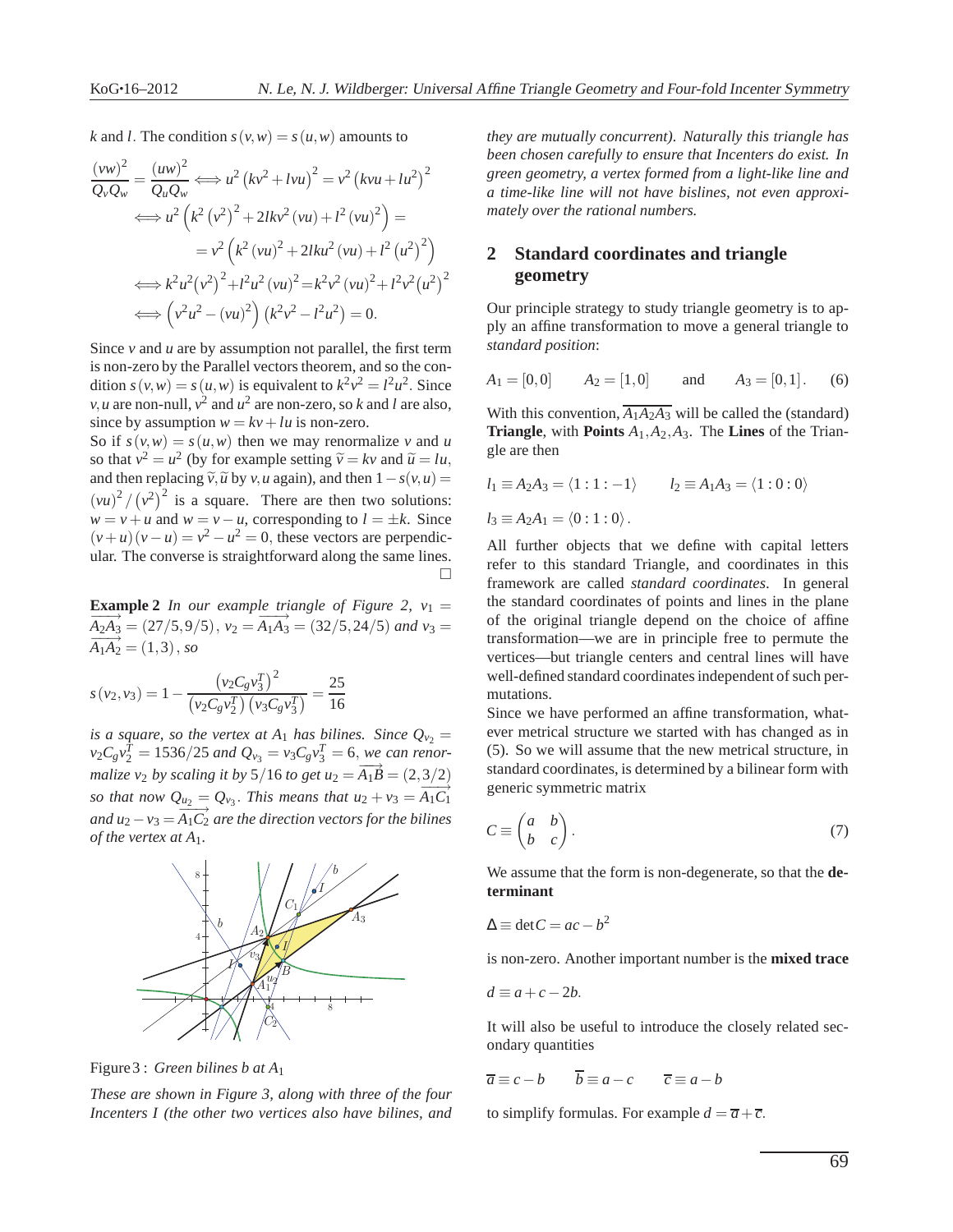# **Theorem 5 (Standard triangle quadrances and spreads)** *The quadrances and spreads of*  $\overline{A_1A_2A_3}$  *are*

$$
Q_1 \equiv Q(A_2, A_3) = d
$$
  $Q_2 \equiv Q(A_1, A_3) = c$   
\n $Q_3 \equiv Q(A_1, A_2) = a$ 

*and*

$$
s_1 \equiv s(A_1A_2, A_1A_3) = \frac{\Delta}{ac}
$$
  $s_2 \equiv s(A_2A_3, A_2A_1) = \frac{\Delta}{ad}$   
 $s_3 \equiv s(A_3A_1, A_3A_2) = \frac{\Delta}{cd}$ .

*Furthermore*

$$
1 - s_1 = \frac{b^2}{ac} \qquad 1 - s_2 = \frac{(\overline{c})^2}{ad} \qquad 1 - s_3 = \frac{(\overline{a})^2}{cd}.
$$

**Proof.** Using the definition of quadrance,

$$
Q_1 \equiv Q(A_2, A_3) = Q_{\overrightarrow{A_2 A_3}} = (-1, 1) C(-1, 1)^T
$$
  
=  $a + c - 2b = d$ 

and similarly for *Q*<sup>2</sup> and *Q*3. Using the definition of spread,

$$
s_1 \equiv s(A_1A_2, A_1A_3) = s((1,0), (0,1))
$$
  
=  $1 - \frac{((1,0)C(0,1)^T)^2}{((1,0)C(1,0)^T)((0,1)C(0,1)^T)}$   
=  $1 - \frac{1}{ac}b^2 = \frac{\Delta}{ac}$ 

and similarly for  $s_2$  and  $s_3$ .

# **2.1 Basic affine objects in triangle geometry**

We now write down some basic central objects which figure prominently in triangle geometry, all with reference to the standard triangle  $\overline{A_1A_2A_3}$  in the form (6). The derivations of these formulas are mostly immediate using the two basic operations of joins (2) and meets (3). We begin with some purely affine notions, independent of the bilinear form.

The **Midpoints** of the Triangle are

$$
M_1 = \left[\frac{1}{2}, \frac{1}{2}\right] \qquad M_2 = \left[0, \frac{1}{2}\right] \qquad M_3 = \left[\frac{1}{2}, 0\right].
$$

The **Medians** are

$$
d_1 \equiv A_1 M_1 = \langle 1 : -1 : 0 \rangle \qquad d_2 \equiv A_2 M_2 = \langle 1 : 2 : -1 \rangle
$$
  

$$
d_3 \equiv A_3 M_3 = \langle 2 : 1 : -1 \rangle.
$$

The **Centroid** is the common meet of the Medians

 $G =$  $\lceil 1 \rceil$  $\frac{1}{3}, \frac{1}{3}$ 3 1

.

The **Circumlines** are the lines of the **Medial triangle**  $\overline{M_1M_2M_3}$ , these are

$$
b_1 \equiv M_2 M_3 = \langle 2:2:-1 \rangle \qquad b_2 \equiv M_3 M_1 = \langle 2:0:-1 \rangle
$$
  
\n
$$
b_3 \equiv M_1 M_2 = \langle 0:2:-1 \rangle.
$$

The **Double triangle** of  $\overline{A_1A_2A_3}$  (usually called the **antimedial triangle**) is formed from lines through the Points parallel to the opposite Lines. This is  $\overline{D_1D_2D_3}$  where

$$
D_1 = [1,1] \qquad D_2 = [-1,1] \qquad D_3 = [1,-1].
$$

The lines of  $\overline{D_1D_2D_3}$  are

$$
D_2D_3 = \langle 1:1:0 \rangle \qquad D_1D_3 = \langle 1:0:-1 \rangle
$$
  
 
$$
D_1D_2 = \langle 0:1:-1 \rangle.
$$

Figure 4 shows these objects for our example Triangle.



Figure 4: *The Medial triangle M*1*M*2*M*<sup>3</sup> *and Double triangle*  $\overline{D_1D_2D_3}$ 

#### **2.2 The Orthocenter hierarchy**

We now introduce some objects involving the metrical structure, and so the entries *a*,*b*,*c* of *C* from (7). Recall that  $\overline{a} \equiv c - b$  and  $\overline{c} = a - b$ . The **Altitudes** of  $\overline{A_1A_2A_3}$  are the lines

$$
n_1 = \langle \overline{c} : -\overline{a} : 0 \rangle \qquad n_2 = \langle b : c : -b \rangle \qquad n_3 = \langle a : b : -b \rangle.
$$

**Theorem 6 (Orthocenter formula)** *The three Altitudes meet at the Orthocenter*

$$
H=\frac{b}{\Delta}\left[\overline{a},\overline{c}\right].
$$

**Proof.** We know that the altitudes meet from the Orthocenter theorem. We check that  $n_1$  passes through  $H$  by computing  $b\Delta^{-1}(\overline{ac} - \overline{ac}) = 0$ . Also *n*<sup>2</sup> passes through *H* since

$$
\frac{b}{\Delta} (b\overline{a} + c\overline{c}) - b = \frac{b}{\Delta} (b(c - b) + c(a - b) - ac + b^2) = 0
$$

and similarly for  $n_3$ .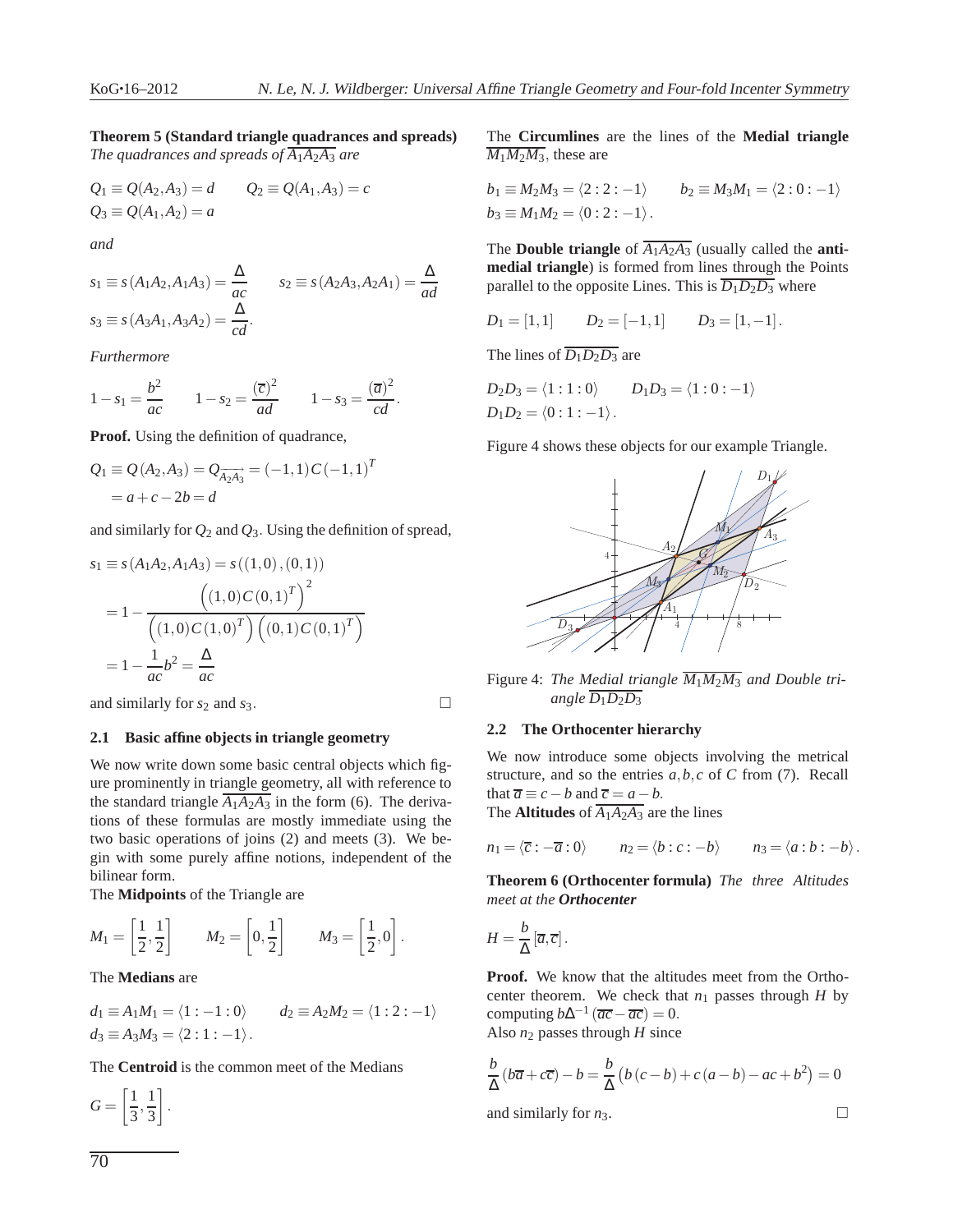The **Midlines**  $m_1, m_2$  and  $m_3$  are the lines through the midpoints  $M_1, M_2$  and  $M_3$  perpendicular to the respective sides— these are usually called **perpendicular bisectors**. They are also the altitudes of  $\overline{M_1M_2M_3}$ :

$$
m_1 = \langle -2\overline{c} : 2\overline{a} : \overline{b} \rangle \qquad m_2 = \langle 2b : 2c : -c \rangle
$$
  

$$
m_3 = \langle 2a : 2b : -a \rangle.
$$

**Theorem 7 (Circumcenter)** *The Midlines m*1,*m*2,*m*<sup>3</sup> *meet at the Circumcenter*

$$
C = \frac{1}{2\Delta} \left[ c\overline{c}, a\overline{a} \right].
$$

**Proof.** We check that  $m_1$  passes through  $C$  by computing

$$
\frac{1}{2\Delta} \left( -2\overline{c}^2 c + 2\overline{a}^2 a \right) + \overline{b}
$$
  
=  $\frac{1}{2(ac - b^2)} \left( -2(a - b)^2 c + 2(c - b)^2 a \right) + (a - c) = 0$ 

and similarly for  $m_2$  and  $m_3$ .



Figure 5: *The Euler line of a triangle*

As Gauss realized, this is also a consequence of the Orthocenter theorem applied to the Medial triangle  $\overline{M_1M_2M_3}$ , since the altitudes of the Medial triangle are the Midlines of the original Triangle.

The three altitudes of the Double triangle  $\overline{D_1D_2D_3}$  are

$$
t_1 = \langle \overline{c} : -\overline{a} : -\overline{b} \rangle
$$
  $t_2 = \langle b : c : -\overline{a} \rangle$   $t_3 = \langle a : b : -\overline{c} \rangle$ .

**Theorem 8 (Double orthocenter formula)** *The three altitudes of the Double triangle meet in the De Longchamps point*

$$
X_{20} \equiv \frac{1}{\Delta} \left[ b^2 - 2bc + ac, b^2 - 2ab + ac \right].
$$

**Proof.** We check that  $t_1$  passes through  $X_{20}$  by computing

$$
\frac{1}{\Delta} \left( \overline{c} \left( b^2 - 2bc + ac \right) - \overline{a} \left( b^2 - 2ab + ac \right) \right) - \overline{b}
$$

$$
= \frac{1}{\Delta} ((a - b) \left( b^2 - 2bc + ac \right) - (c - b) \left( b^2 - 2ab + ac \right)
$$

$$
- (a - c) \left( ac - b^2 \right) = 0
$$

and similarly for  $t_2$  and  $t_3$ .

The existence of an Euler line in relativistic geometries was established in [13], here we extend this to the general case.

**Theorem 9 (Euler line)** *The points H*,*C and G are concurrent, and satisfy*  $G = \frac{1}{3}H + \frac{2}{3}C$ *. The Euler line e*  $\equiv$  *CH is*

$$
e = \langle \Delta - 3b\overline{c} : -\Delta + 3b\overline{a} : b\overline{b} \rangle.
$$

**Proof.** Using the formulas above for *H* and *C*, we see that

$$
\frac{1}{3}H + \frac{2}{3}C = \left(\frac{1}{3}\right)\frac{1}{\Delta}[b\overline{a}, b\overline{c}] + \left(\frac{2}{3}\right)\frac{1}{2\Delta}[c\overline{c}, a\overline{a}]
$$

$$
= \frac{1}{3\Delta}[ac - b^2, ac - b^2] = \frac{1}{3}[1, 1] = G.
$$

Computing the equation for the Euler line *CH* is straightforward.

In Figure 5 we illustrate the situation with our basic example triangle with the Altitudes, Medians and Midlines meeting to form the Orthocenter *H*, Centroid *G* and Circumcenter *C* respectively on the Euler line *e*. The **bases of altitudes** of  $\overline{M_1M_2M_2}$  are:

The bases of 
$$
M_1M_2M_3
$$
 are:

$$
E_1 = \frac{1}{2d} \left[ \overline{c}, \overline{a} \right] \qquad E_2 = \frac{1}{2c} \left[ c, \overline{a} \right] \qquad E_3 = \frac{1}{2a} \left[ \overline{c}, a \right].
$$

The joins of Points and corresponding bases of altitudes of  $M_1M_2M_3$  are

$$
A_1E_1 = \langle \overline{a} : -\overline{c} : 0 \rangle \qquad A_2E_2 = \langle \overline{a} : c : -\overline{a} \rangle
$$
  

$$
A_3E_3 = \langle a : \overline{c} : -\overline{c} \rangle.
$$

**Theorem 10 (Medial base perspectivity)** *The three lines A*1*E*1,*A*2*E*2,*A*3*E*<sup>3</sup> *meet at the point*

$$
X_{69} = \frac{1}{a+c-b} \left[\overline{c}, \overline{a}\right].
$$

**Proof.** Straightforward. □

## **2.3 Bilines and Incenters**

We now introduce the *Incenter hierarchy*. Unlike the Orthocenter hierarchy, this depends on number-theoretical conditions. Recall that  $d \equiv a + c - 2b$ .

**Theorem 11 (Existence of Triangle bilines)** *The Triangle A*1*A*2*A*<sup>3</sup> *has Bilines at each vertex precisely when we can find numbers u*,*v*,*w in the field satisfying*

$$
ac = u^2 \qquad ad = v^2 \qquad cd = w^2. \tag{8}
$$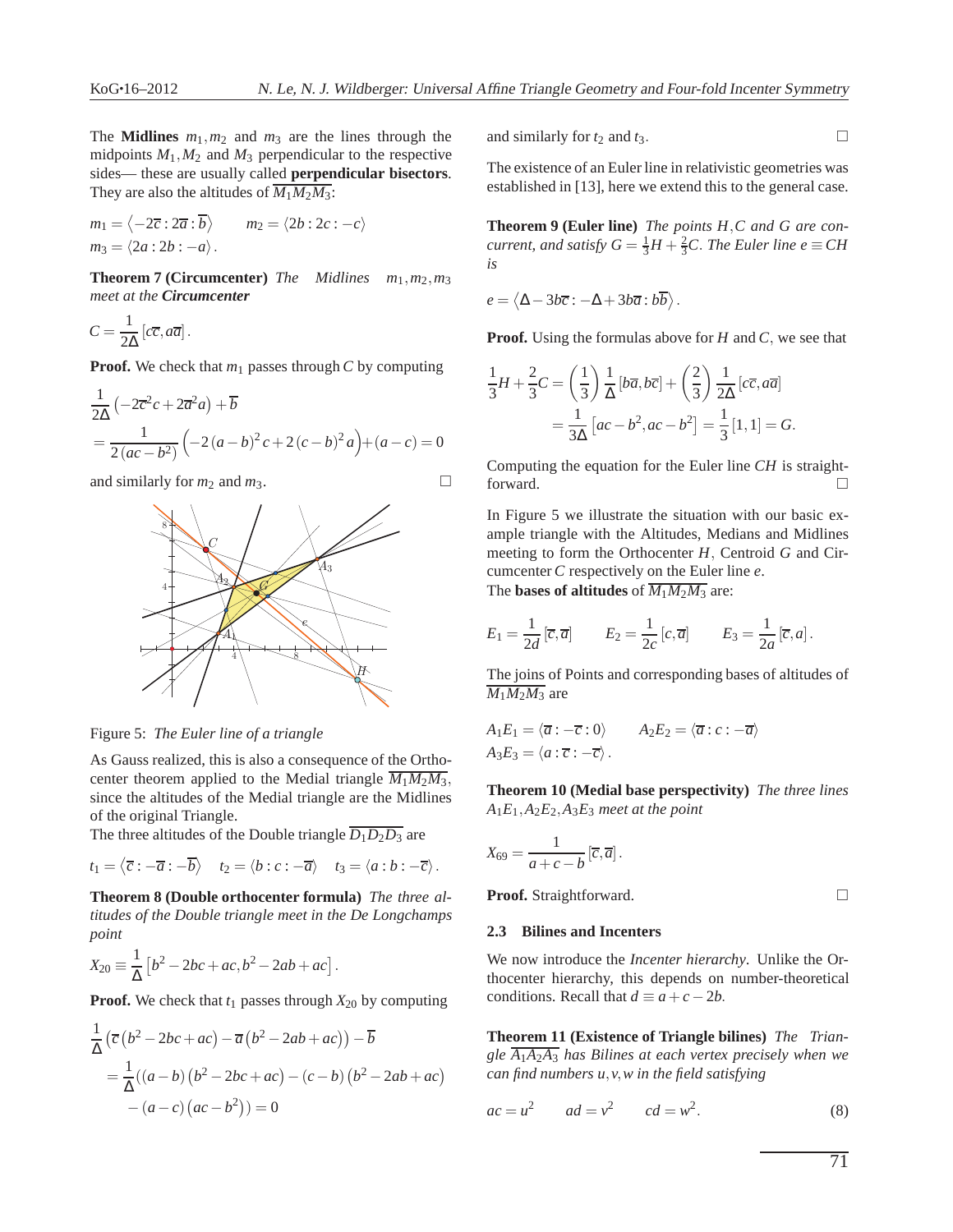**Proof.** From the Vertex bilines theorem, bilines exist precisely when the spreads *s*1, *s*2, *s*<sup>3</sup> of the Triangle have the property that  $1 - s_1$ ,  $1 - s_2$ ,  $1 - s_3$  are all squares. From the Standard triangle quadrances and spreads theorem, this occurs for our standard triangle  $\overline{A_1A_2A_3}$  precisely when we can find *u*, *v*, *w* satisfying (8).

There is an important flexibility here: the three **Incenter constants** *u*,*v*,*w* are only determined up to a sign. The relations imply that

$$
d^2u^2 = v^2w^2 \t c^2v^2 = u^2w^2 \t a^2w^2 = u^2v^2.
$$

So we may choose the sign of *u* so that  $du = vw$ , and multiplying by *u* we get

$$
acd = uvw.
$$

From this we deduce that

 $du = vw$   $cv = uw$  and  $aw = uv$ . (9)

The **quadratic relations** (8) and (9) will be very important for us, for they reveal that the existence of the Incenter hierarchy is a number-theoretical issue which depends not only on the given triangle and the bilinear form, but also on the nature of the field over which we work, and they allow us to simplify many formulas involving *u*,*v* and *w*. Because only quadratic conditions are involved, we may always extend our field by adjoining (algebraic!) square roots to ensure that a given triangle has bilines.

The quadratic relations carry an important symmetry: we may replace any two of *u*,*v* and *w* with their negatives, and the relations remain unchanged. So if we have a formula  $F_0$  involving  $u, v, w$ , then we may obtain related formulas  $F_1, F_2, F_3$  by replacing *v*,*w* with their negatives, *u*,*w* with their negatives, and *u*,*v* with their negatives respectively. Adopting this convention allows us to exhibit the single formula  $F_0$ , since then  $F_1, F_2, F_3$  are determined—we refer to this as **quadratic symmetry**, and will make frequent use of it in the rest of this paper.

From now on our working assumption is that: *the standard triangle A*1*A*2*A*<sup>3</sup> *has bilines at each vertex, implying that we have Incenter constants u*,*v and w satisfying* (8) *and* (9). So *u*,*v* and *w* now become ingredients in our formulas for various objects in the Incenter hierarchy, along with the numbers *a*,*b* and *c* (and *d*) from the bilinear form

$$
C = \begin{pmatrix} a & b \\ b & c \end{pmatrix}
$$

.

**Theorem 12 (Bilines)** *The Bilines of the Triangle are*  $b_{1+} \equiv \langle v : w : 0 \rangle$  *and*  $b_{1-} \equiv \langle v : -w : 0 \rangle$  *through*  $A_1$ *,*  $b_{2+} \equiv \langle u : u + w : -u \rangle$  *and*  $b_{2-} \equiv \langle u : u - w : -u \rangle$  *through A*<sub>2</sub>*,* and  $b_{3+} \equiv \langle u-v : u : -u \rangle$  and  $b_{3-} \equiv \langle u+v : u : -u \rangle$ *through A*3.

**Proof.** We use the Bilines theorem to find bilines through  $A_1 = [0,0]$ . The lines meeting at  $A_1$  have direction vectors  $v_1 = (0,1)$  and  $v_2 = (1,0)$ , with  $Q_{v_1} = (0,1)C(0,1)^T = c$ and  $Q_{v_2} = (1,0)C(1,0)^T = a$ . Now we renormalize and set  $u_1 = \frac{v}{w}v_1$  to get  $Q_{u_1} = \frac{v^2}{w^2}c = a = Q_{v_2}$ . So the biliness at  $A_1$ have direction vectors

$$
u_1 + v_2 = \frac{v}{w}(0, 1) + (1, 0) = \left(1, \frac{v}{w}\right) \text{ and}
$$
  

$$
u_1 - v_2 = \frac{v}{w}(0, 1) - (1, 0) = \left(-1, \frac{v}{w}\right)
$$

and the bilines are  $b_{1+} \equiv \langle v : w : 0 \rangle$  and  $b_{1-} \equiv \langle v : -w : 0 \rangle$ . Similarly you may check the other bilines through *A*<sup>2</sup> and  $A_3$ .

**Theorem 13 (Incenters)** *The triples*  $\{b_{1+}, b_{2+}, b_{3+}\}$ *,* {*b*1+,*b*2−,*b*3−}*,* {*b*1−,*b*2+,*b*3−} *and* {*b*1−,*b*2−,*b*3+} *of Bilines are concurrent, meeting respectively at the four Incenters*

$$
I_0 = \left[ \frac{-uw}{uv - uw + vw}, \frac{uv}{uv - uw + vw} \right] = \frac{1}{(d + v - w)} [-w, v]
$$
  
\n
$$
I_1 = \left[ \frac{uw}{-uv + uw + vw}, \frac{-uv}{-uv + uw + vw} \right] = \frac{1}{(d - v + w)} [w, -v]
$$
  
\n
$$
I_2 = \left[ \frac{uw}{uv + uw + vw}, \frac{uv}{uv + uw + vw} \right] = \frac{1}{(d + v + w)} [w, v]
$$
  
\n
$$
I_3 = \left[ \frac{uw}{uv + uw - vw}, \frac{uv}{uv + uw - vw} \right] = \frac{1}{(d - v - w)} [-w, -v].
$$

**Proof.** We may check concurrency of the various triples by computing

$$
\det \begin{bmatrix} v & w & 0 \\ u & u+w & -u \\ u-v & u & -u \end{bmatrix} = \det \begin{bmatrix} v & w & 0 \\ u & u-w & -u \\ u+v & u & -u \end{bmatrix}
$$

$$
= \det \begin{bmatrix} v & -w & 0 \\ u & u-w & -u \\ u-v & u & -u \end{bmatrix} = \det \begin{bmatrix} v & -w & 0 \\ u & u+w & -u \\ u+v & u & -u \end{bmatrix} = 0.
$$

The corresponding meet of  $\langle v : w : 0 \rangle$ ,  $\langle u : u + w : -u \rangle$  and  $\langle u - v : u : -u \rangle$  is

$$
b_{1+}b_{2+}b_{3+} = \left[\frac{-uw}{uv - uw + vw}, \frac{uv}{uv - uw + vw}\right]
$$

$$
= \frac{u}{aw - cv + du}[-w, v]
$$

$$
= \frac{1}{(d+v-w)}[-w, v] = I_0.
$$

We have used the quadratic relations, and the last equality is valid since

$$
u(d + v - w) - (aw - cv + du) = cv - aw + uv - uw = 0.
$$

The computations are similar for the other Incenters.  $\Box$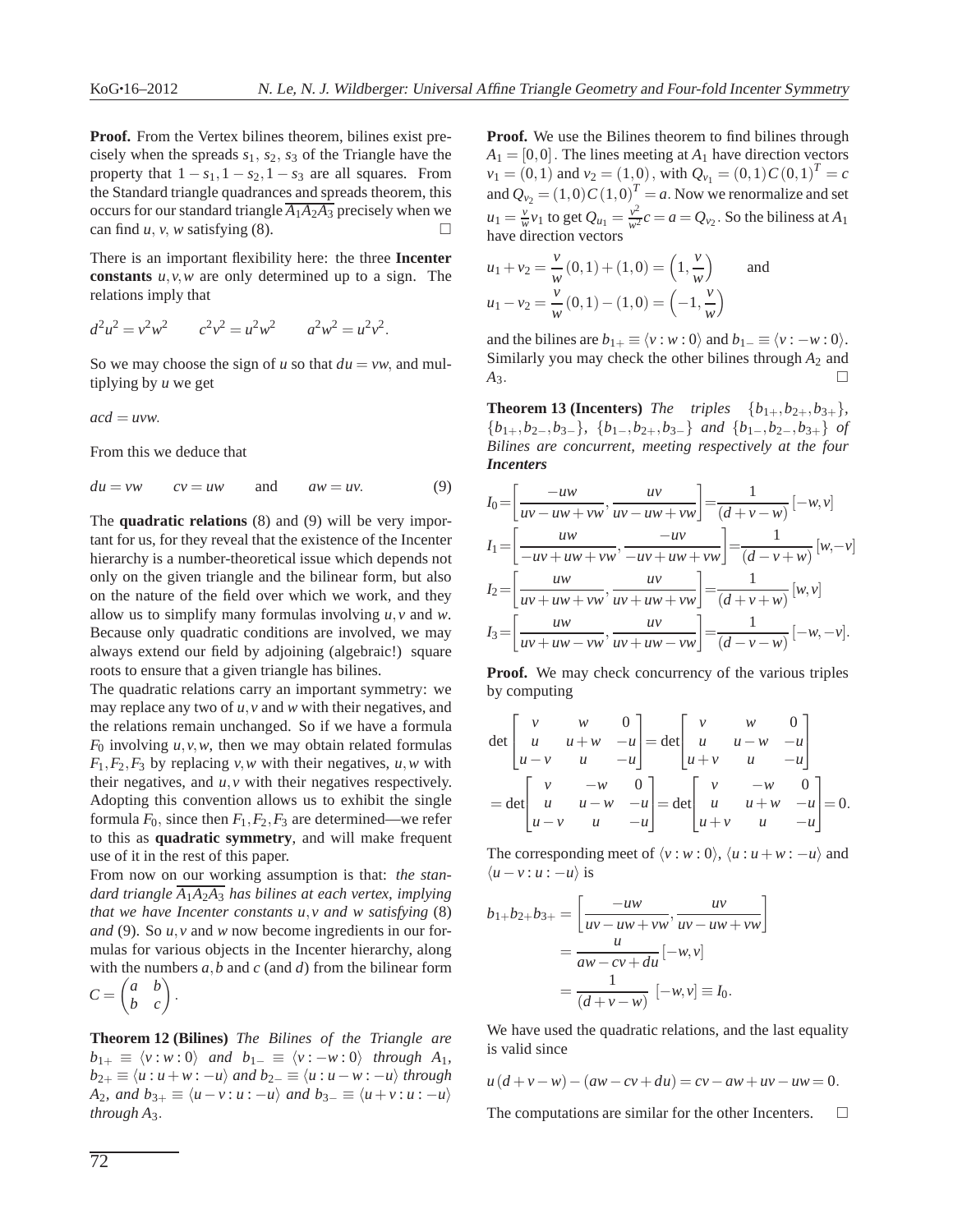The reader should check that the formulas for  $I_1$ ,  $I_2$ ,  $I_3$  may also be obtained from  $I_0$  by the quadratic symmetry rule described above. From now on in such a situation we will only write down the formula corresponding to  $I_0$ , and we will also often omit algebraic manipulations involving the quadratic relations.

The **Incenter altitude**  $t_{ij}$  is the line through the Incenter  $I_j$ and perpendicular to the Line *l<sup>i</sup>* of our Triangle. There are twelve Incenter altitudes; three associated to each Incenter. The Incenter altitudes associated to  $I_0$  are

$$
t_{10} = \langle \overline{c} (d + v - w) : -\overline{a} (d + v - w) : \overline{a} v + \overline{c} w \rangle
$$
  
\n
$$
t_{20} = \langle b (d + v - w) : c (d + v - w) : b w - c v \rangle
$$
  
\n
$$
t_{30} = \langle a (d + v - w) : b (d + v - w) : aw - b v \rangle.
$$

The **Contact points**  $C_{ij}$  are the meets of corresponding Incenter altitudes  $t_{ij}$  and Lines  $l_i$ . There are twelve Contact points; three associated to each Incenter. The Contact points associated to the Incenter *I*<sup>0</sup> are

$$
C_{10} = \frac{1}{(d+v-w)} [\overline{a} - w, \overline{c} + v]
$$
  
\n
$$
C_{20} = \frac{1}{c (d+v-w)} [0, cv-bw]
$$
  
\n
$$
C_{30} = \frac{1}{a (d+v-w)} [bv - aw, 0].
$$



Figure 6: *Green bilines b*, *Incenters I*, *Contact points and Incircles*

In Figure 6 we see our standard example Triangle in the green geometry with Bilines *b* at each vertex, meeting in threes at the Incenters *I*. The Contact points are also shown, as are the Incircles, which are the circles with respect to the metrical structure centered at the Incenters and passing through the Contact points: they have equations in the variable point *X* of the form  $Q(X, I) = Q(C, I)$  where *I* is an incenter and *C* is one of its associated Contact points. In this green geometry such circles appear as rectangular hyperbolas, with axes parallel to the coordinate axes.

## **2.4 New points**

One of the main novelties of this paper is the introduction of the four *New points*  $L_i$  associated to each Incenter *Ij* . It is surprising that these points have seemingly slipped through the radar: they deserve to be among the top twenty in Kimberling's list, in our opinion.



Figure 7: *Green Incenter altitudes, New points L and In-New center C*

**Theorem 14 (New points)** *The triples*  $\{t_{11}, t_{22}, t_{33}\},\$ {*t*10,*t*23,*t*32}*,* {*t*20,*t*13,*t*31} *and* {*t*30,*t*12,*t*21} *of Incenter altitudes are concurrent. Each triple is associated to the Incenter which does not lie on any of the lines in that triple. The points where these triples meet are the New points Li; for example* {*t*11,*t*22, *t*33} *meet at*

$$
L_0 = \frac{1}{2\Delta} \left[ \overline{a}u + cv + bw + c\overline{c}, \overline{c}u - bv - aw + a\overline{a} \right].
$$

**Proof.** We check that  $L_0$  as defined is incident with  $t_{11} =$  $\langle \overline{c}(d - v + w) : -\overline{a}(d - v + w) : -\overline{a}v - \overline{c}w \rangle$  by computing

$$
((c - b)u + cv + bw + c(a - b))(a - b)(a + c - 2b - v + w)
$$
  
+ 
$$
((a - b)u - bv - aw + a(c - b))(-(c - b)(a + c - 2b - v + w))
$$
  
- 
$$
2 (ac - b2) ((c - b)v + (a - b)w)
$$
  
= 
$$
a3c + 2ab3 - 2a2cb - a2b2 - ac3 + 2ac2b + c2b2
$$
  
- 
$$
2cb3 + b2v2 - b2w2 - acv2 + acw2
$$
  
= 
$$
(ac - b2) (a2 - c2 - 2ab + 2cb - v2 + w2) = 0
$$

using the quadratic relations (8). The computations for the other Incenter altitudes and  $L_1, L_2, L_3$  are similar.

The **In-New lines** are the joins of corresponding Incenter points and New points. The In-New line associated to *I*<sup>0</sup> is

$$
I_0L_0 = \langle -a\overline{a}d + (ac + ab - 2b^2)v + a\overline{a}w :
$$
  

$$
c\overline{c}d + c\overline{c}v + (ac + cb - 2b^2)w : -a\overline{a}w - c\overline{c}v \rangle.
$$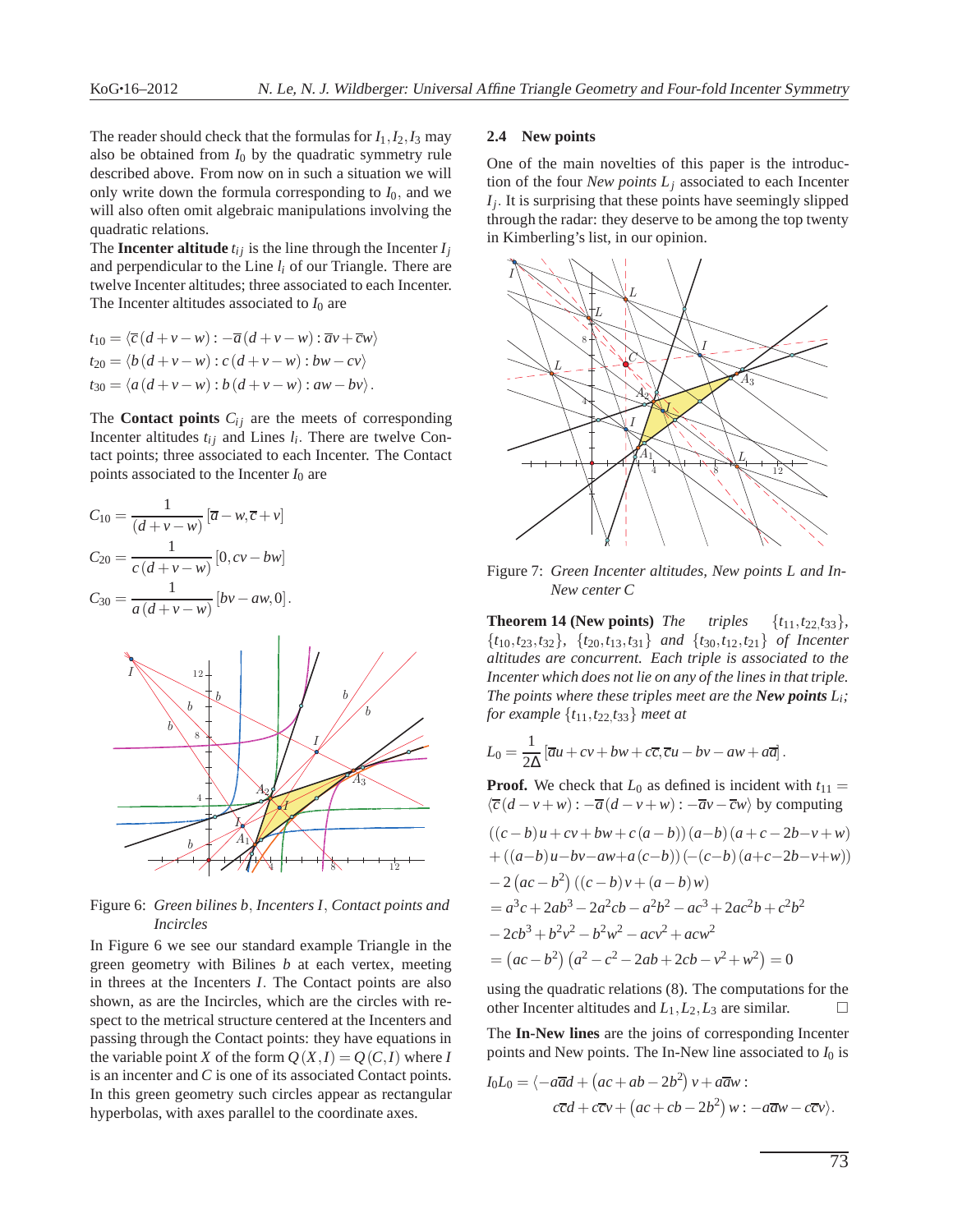**Theorem 15 (In-New center)** *The four In-New lines*  $I_jL_j$ *are concurrent and meet at the circumcenter*

$$
C = \frac{1}{2\Delta} \left[ c\overline{c}, a\overline{a} \right],
$$

and in fact C is the midpoint of  $\overline{I_jL_j}$ .

**Proof.** We check that *C* is the midpoint of  $\overline{I_jL_j}$  by computing

$$
\frac{1}{2}I_j + \frac{1}{2}L_j = \left(\frac{1}{2}\right)\frac{1}{(d+v-w)}[-w,v] \n+ \left(\frac{1}{2}\right)\frac{1}{2\Delta}[(c-b)u + cv + bw + c(a-b), (a-b)u - bv - aw + a(c-b)] \n= \frac{1}{4\Delta(d+v-w)}[2c(a-b)(d+v-w), 2a(c-b)(d+v-w)] \n= \frac{1}{2\Delta}[c\overline{c}, a\overline{a}] = C.
$$

The In-New center theorem shows that what we are calling the In-New lines are also the In-Circumcenter lines, the standard one which is labelled  $L_{1,3}$  in [6]. The Incenter altitudes, New points and In-New lines are shown in Figure 7.

The proofs in these two theorems are typical of the ones which appear in the rest of the paper. Algebraic manipulations are combined with the quadratic relations to simplify expressions. Although sometimes long and involved, the verifications are in principle straightforward, and so *from now on we omit the details for results such as these.*

# **3 Transformations**

Important classical transformations of points associated to a triangle include dilations in the centroid, and the isogonal and isotomic conjugates. It is useful to have general formulae for these in our standard coordinates.

#### **3.1 Dilations about the Centroid**

The dilation  $\delta$  of factor  $\lambda$  centered at the origin takes [x, y] to  $\lambda[x, y]$ . This also acts on vectors by scalar multiplying, and in particular it leaves spreads unchanged and multiplies any quadrance by a factor of  $\lambda^2$ . Similarly the dilation centered at a point *A* takes a point *B* to  $A + \lambda \overrightarrow{AB}$ . Any dilation preserves directions of lines, so preserves spreads, and changes quadrances between points proportionally.

Given our Triangle  $\overline{A_1A_2A_3}$  with centroid *G*, define the **central dilation**  $\delta_{-1/2}$  to be the dilation by the factor  $-1/2$ centered at *G*. It takes the three Points of the Triangle to the midpoints  $M_1, M_2, M_3$  of the opposite sides. This medial triangle  $\overline{M_1M_2M_3}$  then clearly has lines which are parallel to the original triangle.

Since the central dilation preserves spread, the three altitudes of  $\overline{A_1A_2A_3}$  are sent by  $\delta_{-1/2}$  to the three altitudes of the medial triangle, which are the midlines/perpendicular bisectors of the original Triangle, showing again that  $\delta_{-1/2}$ sends the orthocenter  $H$  to the circumcenter  $C$ , and as in the Euler line theorem it follows that *G* lies on  $e = HC$ , dividing  $\overline{HC}$  in the affine ratio 2 : 1.

We will see later that the central dilation also explains aspects of the various Nagel lines (there are four), since  $\delta_{-1/2}$  takes any Incenter *I<sub>i</sub>* to an incenter of the Medial triangle, called a **Spieker point**  $S_i$ . It follows that the four joins of Incenters and corresponding Spieker points all pass through *G*, and *G* divides each side  $\overline{I_i S_i}$  in the affine ratio 2 : 1.

The inverse of the central dilation  $\delta_{-1/2}$  is  $\delta_{-2}$ , which takes the Points of  $\overline{A_1A_2A_3}$  to the points of the Double triangle  $\overline{D_1D_2D_3}$ , which has  $\overline{A_1A_2A_3}$  as its medial triangle.

**Theorem 16 (Central dilation formula)** *The central dilation takes*  $X = [x, y]$  *to* 

$$
\delta_{-1/2}(X) = \frac{1}{2} [1 - x, 1 - y]
$$

 $\Box$ 

*while the inverse central dilation*  $\delta_{-2}$  *takes X to*  $\delta_{-2}(X)$  =  $[1-2x, 1-2y]$ .

**Proof.** If  $Y = \delta_{-1/2}(X)$  then affinely  $\frac{1}{3}X + \frac{2}{3}Y = G$  so that

$$
Y = \frac{3}{2}G - \frac{1}{2}X = \frac{1}{2}[1 - x, 1 - y].
$$

Inverting, we get the formula for 
$$
\delta_{-2}(X)
$$
.

**Example 3** *The central dilation of the Orthocenter is*

$$
\delta_{-1/2}(H) = \frac{1}{2} \left[ 1 - \frac{b(c-b)}{\Delta}, 1 - \frac{b(a-b)}{\Delta} \right]
$$

$$
= \frac{1}{2\Delta} [c(a-b), a(c-b)] = \frac{1}{2\Delta} [c\overline{c}, a\overline{a}] = C
$$

*which is the Circumcenter.*

**Example 4** *The inverse central dilation of the Orthocenter is the De Longchamps point X*20*—the orthocenter of the Double triangle*  $\overline{D_1D_2D_3}$ 

$$
\delta_{-2}(H) = X_{20} \equiv \left[ 1 - \frac{2b(c - b)}{\Delta}, 1 - \frac{2b(a - b)}{\Delta} \right]
$$

$$
= \frac{1}{\Delta} \left[ b^2 - 2cb + ac, b^2 - 2ab + ac \right].
$$

#### **3.2 Reflections and Isogonal conjugates**

Suppose that  $\nu$  is a non-null vector, so that  $\nu$  is not perpendicular to itself. It means that we can find a perpendicular vector *w* so that *v* and *w* are linearly independent. Now if *u* is an arbitrary vector, write  $u = rv + sw$  for some unique numbers *r* and *s*, and define the **reflection of** *u* **in** *v* to be

$$
r_{v}(u)\equiv rv-sw.
$$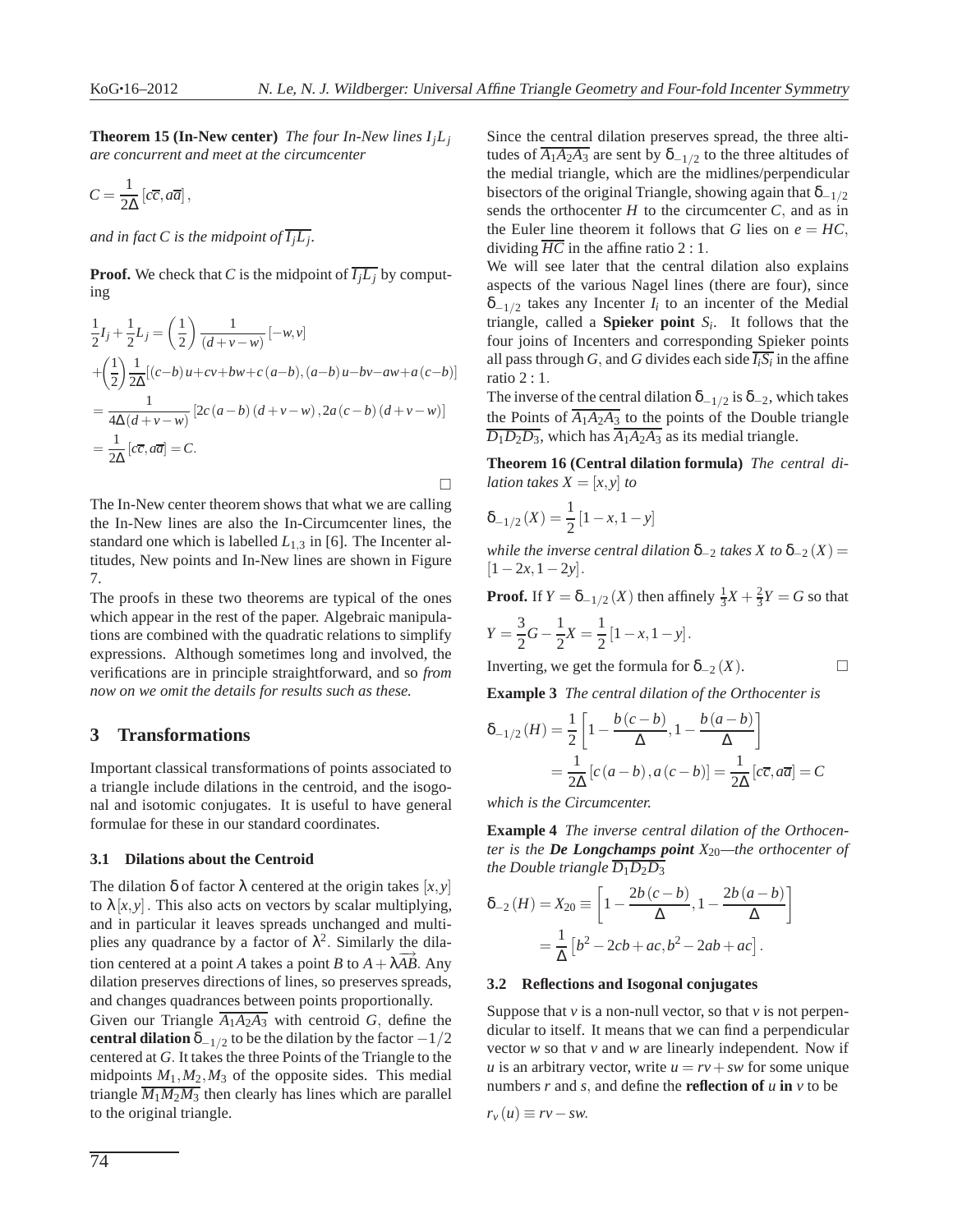If we replace *v* with a multiple, the reflection is unchanged. Now suppose that *l* and *m* are lines which meet at a point *A*, with respective direction vectors *v* and *u*. Then the **reflection of** *m* **in** *l* is the line through *A* with direction vector  $r<sub>v</sub>(u)$ . It is important to note that if *n* is the perpendicular to *l* through *A*, then

$$
r_l(m)=r_n(m).
$$

Our standard triangle  $\overline{A_1A_2A_3}$  determines an important transformation of points.

**Theorem 17 (Isogonal conjugate)** *If X is a point distinct from A*1,*A*2,*A*3, *then the reflections of the lines*  $A_1X, A_2X, A_3X$  in the bilines at  $A_1, A_2, A_3$  respectively meet *in a point i(X), called the <i>isogonal conjugate* of X. If  $X = [x, y]$  *then* 

$$
i(X) = \frac{x+y-1}{ax^2 + 2bxy + cy^2 - ax - cy} [cy, ax].
$$

**Proof.** First we reflect the vector  $a = (x, y)$  in the bilines  $\langle v : w : 0 \rangle$  and  $\langle v : -w : 0 \rangle$  through  $A_1$ . We do this by writing  $(x, y) = r(w, v) + s(w, -v) = (rw + sw, rv - sv)$ and solving to get  $r = (2vw)^{-1}(vx+wy)$  and  $s =$  $(2vw)^{-1}(vx-wy)$ . The reflection is then

$$
r(w,v) - s(w,-v) = \frac{1}{2vw} (vx+wy) (w,v)
$$

$$
-\frac{1}{2vw} (vx-wy) (w,-v) = \left(\frac{wy}{v}, \frac{vx}{w}\right)
$$

which is, up to a multiple and using the quadratic relations,

$$
(w2y, v2x) = (cdy, adx) = d (cy, ax).
$$

So reflection in the biline at  $A_1$  takes the line  $A_1X$  to the line  $A_1 + \lambda_1 (cy, ax)$ . Similarly, by computing the reflections of  $(x-1,y)$  and  $(x,y-1)$  in the bilines at  $A_2$ and  $A_3$ , we find that the lines  $A_2X$  and  $A_3X$  get sent to the lines  $A_2 + \lambda_2 (ax + (a - d)y - a, -ax - ay + a)$  and  $A_3 + \lambda_3$  ( $-cx - cy + c$ ,  $x(c - d) + cy - c$ ) respectively. It is now a computation that these three reflected lines meet at the point  $i(X)$  as defined above.

**Example 5** *The isogonal conjugate of the centroid G is the symmedian point*

$$
K \equiv i\left(\left[\frac{1}{3},\frac{1}{3}\right]\right) = \frac{1}{2\left(a+c-b\right)}\left[c,a\right] = X_6.
$$

**Example 6** *The isogonal conjugate of the Orthocenter H is the Circumcenter:*

$$
i\left(\left[\frac{b(c-b)}{\Delta}, \frac{b(a-b)}{\Delta}\right]\right) = \frac{1}{2\Delta} [c(a-b), a(c-b)]
$$
  
= C = X<sub>3</sub>.

## **3.3 Isotomic conjugates**

**Theorem 18 (Isotomic conjugates)** *If X is a point distinct from A*1,*A*2,*A*3, *then the lines joining the points*  $A_1$ , $A_2$ , $A_3$  *to the reflections in the midpoints*  $M_1$ , $M_2$ , $M_3$  *of the meets of*  $A_1X$ *,* $A_2X$ , $A_3X$  *with the lines of the Triangle are themselves concurrent, meeting in the isotomic conjugate of X*. *If X* =  $[x, y]$  *then* 

$$
t(X) = \left[ \frac{y(x+y-1)}{x^2 + xy + y^2 - x - y}, \frac{x(x+y-1)}{x^2 + xy + y^2 - x - y} \right].
$$

**Proof.** The point  $X \equiv [x, y]$  has Cevian lines which meet the lines  $A_2A_3$ ,  $A_1A_3$ ,  $A_1A_2$  respectively in the points

$$
\left[\frac{x}{x+y}, \frac{y}{x+y}\right] \qquad \left[0, \frac{y}{1-x}\right] \qquad \left[\frac{x}{1-y}, 0\right]
$$

These three points may be reflected respectively in the midpoints  $[1/2, 1/2]$ ,  $[0, 1/2]$ ,  $[1/2, 0]$  to get the points

.

$$
\left[\frac{y}{x+y}, \frac{x}{x+y}\right] \qquad \left[0, \frac{1-x-y}{1-x}\right] \qquad \left[\frac{1-x-y}{1-y}, 0\right].
$$

The lines  $\langle x : -y : 0 \rangle$ ,  $\langle 1 - x - y : 1 - x : -1 + x + y \rangle$  and  $\langle 1 - y : 1 - x - y : -1 + x + y \rangle$  joining these points to the original vertices meet at  $t(X)$  as defined above.

**Example 7** *The isotomic conjugate of the Orthocenter H is*

$$
t\left(\left[\frac{(c-b)b}{ac-b^2},\frac{(a-b)b}{ac-b^2}\right]\right) = \left[\frac{a-b}{a+c-b},\frac{c-b}{a+c-b}\right] \equiv X_{69}.
$$

## **4 Strong concurrences**

#### **4.1 Sight Lines, Gergonne and Nagel points**

We now adopt the principle that algebraic verifications of incidence, using the quadratic relations, will be omitted. A **Sight line**  $s_{ij}$  is the join of a Contact point  $C_{ij}$  with the Point *A<sup>i</sup>* opposite to the Line that it lies on, and is naturally associated with the Incenter *I<sup>j</sup>* . There are twelve Sight lines; three associated to each Incenter:

$$
s_{10} = \langle \overline{c} + v : -\overline{a} + w : 0 \rangle
$$
  
\n
$$
s_{20} = \langle cv - bw : c(d + v - w) : -cv + bw \rangle
$$
  
\n
$$
s_{30} = \langle a(d + v - w) : -aw + bv : aw - bv \rangle
$$
  
\n
$$
s_{11} = \langle \overline{c} - v : -\overline{a} - w : 0 \rangle
$$
  
\n
$$
s_{21} = \langle -cv + bw : c(d - v + w) : cv - bw \rangle
$$
  
\n
$$
s_{31} = \langle a(d - v + w) : aw - bv : -aw + bv \rangle
$$
  
\n
$$
s_{12} = \langle \overline{c} + v : -\overline{a} - w : 0 \rangle
$$
  
\n
$$
s_{22} = \langle cv + bw : c(d + v + w) : -cv - bw \rangle
$$
  
\n
$$
s_{32} = \langle a(d + v + w) : aw + bv : -aw - bv \rangle
$$
  
\n
$$
s_{13} = \langle \overline{c} - v : -\overline{a} + w : 0 \rangle
$$
  
\n
$$
s_{23} = \langle -cv - bw : c(d - v - w) : cv + bw \rangle
$$
  
\n
$$
s_{33} = \langle a(d - v - w) : -aw - bv : aw + bv \rangle.
$$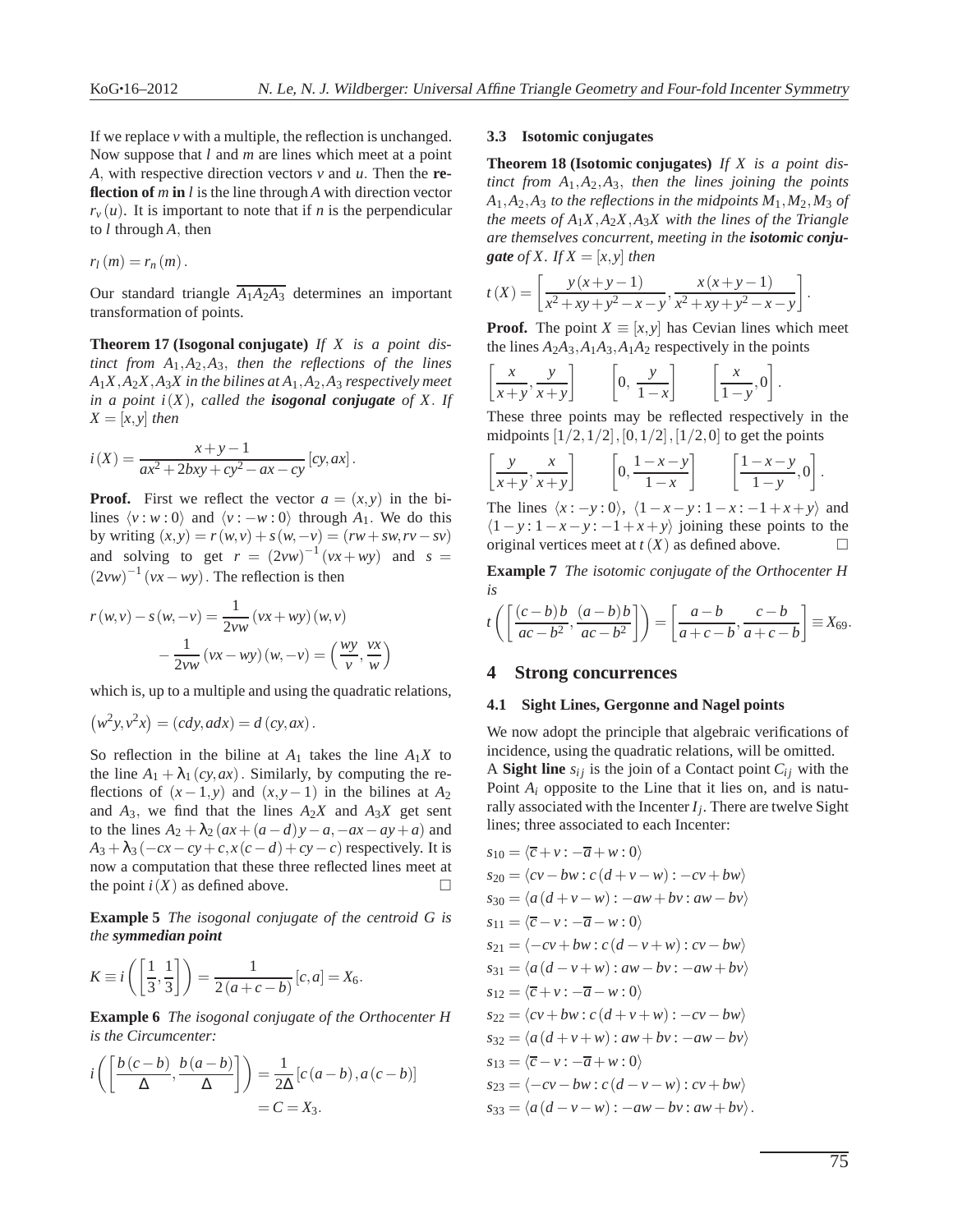

Figure 8: *Green Sight lines, Gergonne points G*,*In-Gergonne lines and In-Gergonne center X*<sup>20</sup>

Here we introduce a well-known center of the triangle, the Gergonne point (see for example [2], [9]).

**Theorem 19 (Gergonne points)** *The triples*  $\{s_{10}, s_{20}, s_{30}\}$ *,* {*s*11,*s*21,*s*31}*,* {*s*12,*s*22,*s*32} *and* {*s*13,*s*23,*s*33} *of Sight lines are concurrent. Each triple is associated to an Incenter, and the meets of these triples are the Gergonne points Gj* . *The Gergonne point associated to I*<sup>0</sup> *is*

$$
G_0 = \frac{b - u}{2(du - cv + aw) - \Delta} \left[ w - \overline{a}, -v - \overline{c} \right].
$$

The join of a corresponding Incenter  $I_i$  and Gergonne point *Gj* is an **In-Gergonne line** or **Soddy line**. There are four Soddy lines, and

$$
I_0G_0 = \langle 2b\overline{c}v + (\Delta - 2b\overline{c})w - (\Delta - 2b\overline{c})d :
$$
  

$$
2b\overline{a}w + (\Delta - 2b\overline{a})v + (\Delta - 2b\overline{a})d :
$$
  

$$
-(\Delta - 2b\overline{a})v - (\Delta - 2b\overline{c})w).
$$

**Theorem 20 (In-Gergonne center)** *The four In-Gergonne/Soddy lines IjG<sup>j</sup> are concurrent, and meet at the De Longchamps point*

$$
X_{20} = \frac{1}{\Delta} [b^2 - 2cb + ac, b^2 - 2ab + ac]
$$

*which is the orthocenter of the Double triangle. Furthermore the midpoint of*  $\overline{HX_{20}}$  *is the Circumcenter C, so that X*<sup>20</sup> *lies on the Euler line.*

**Proof.** The concurrency of the In-Gergonne/Soddy lines *IjG<sup>j</sup>* is as usual. The equation

$$
\frac{1}{2\Delta} [b (c - b), b (a - b)] + \frac{1}{2\Delta} [b^2 - 2cb + ac, b^2 - 2ab + ac]
$$
  
=  $\frac{1}{2\Delta} [c (a - b), a (c - b)] = C$ 

shows that  $C = \frac{1}{2}H + \frac{1}{2}X_{20}$ . Since the Euler line is  $e = CH$ ,  $X_{20}$  lies on  $e$ . Figure 8 shows the Gergonne points *G* and the In-Gergonne lines meeting at  $X_{20}$ .

**Theorem 21 (Nagel points)** *The triples*  $\{s_{11}, s_{22}, s_{33}\}$ *,* {*s*10,*s*32,*s*23}*,* {*s*20,*s*31,*s*13} *and* {*s*30,*s*21,*s*12} *of Sight lines are concurrent. Each triple involves one Sight line associated to each of the Incenters, and so is associated to the Incenter with which it does not share a Sight line. The points where these triples meet are the Nagel points N<sup>j</sup> . For example,* {*s*11,*s*22,*s*33} *meet at*

$$
N_0 = \frac{1}{\Delta} [(b+u)\overline{a} + cv + bw, (b+u)\overline{c} - bv - aw].
$$

**Proof.** We check that  $N_0$  as defined is incident with  $\langle \overline{c} - v : -\overline{a} - w : 0 \rangle$  by computing

$$
\frac{(b+u)\overline{a}+cv+bw}{\Delta}(\overline{c}-v)+\frac{(b+u)\overline{c}-bv-aw}{\Delta}(-\overline{a}-w)
$$

$$
=\frac{-cdw^2+aduw^2+c\overline{c}v^2w+a\overline{a}vw^2-ac\overline{a}dv-ac\overline{c}dw}{\Delta}=0
$$

using the quadratic relations, (8) and (9).

The computations for the other Sight lines and  $N_1$ ,  $N_2$ ,  $N_3$ are similar.



Figure 9: *Green Sight lines, Nagel points N*,*In-Nagel lines and In-Nagel center*  $G = X_2$ 

The join of a corresponding Incenter and Nagel point is an **In-Nagel line.** There are four In-Nagel lines, and

$$
I_0N_0=\langle 2v+w-d:v+2w+d:-v-w\rangle.
$$

In classical triangle geometry, the line  $I_0N_0$  is called simply the *Nagel line*.

**Theorem 22 (In-Nagel center)** *The four In-Nagel lines*  $I_jN_j$  *are concurrent, and meet at the Centroid G* =  $X_2$ *, and*  $\int \int f \, dA \, dA \, dA \, dA \, dA \, dA \, dA$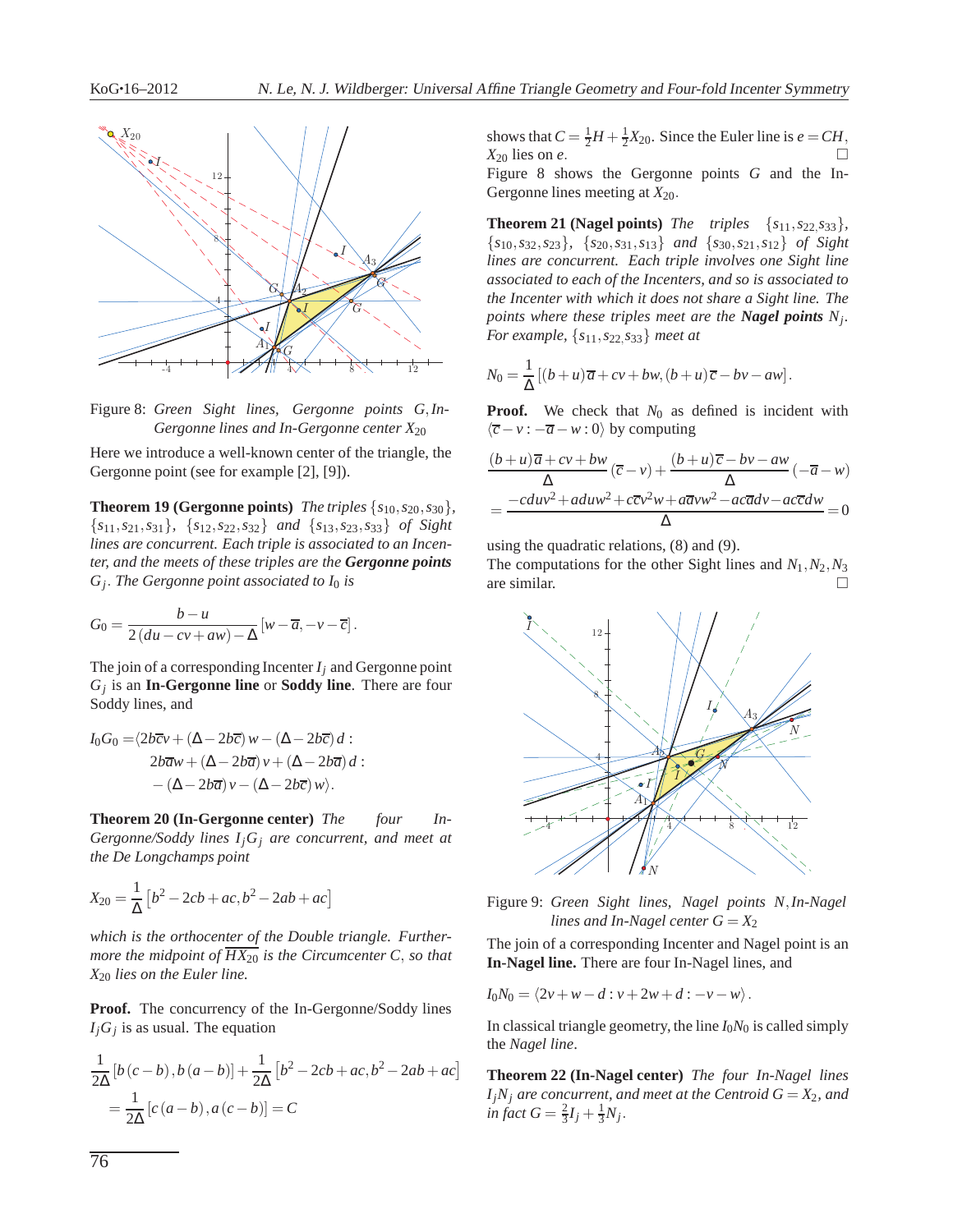**Proof.** Using the formulas above for *I*<sup>0</sup> and *N*0, we see that

$$
\frac{2}{3}I_0 + \frac{1}{3}N_0 = \left(\frac{2}{3}\right)\frac{1}{(d+v-w)}[-w,v] \n+ \left(\frac{1}{3}\right)\frac{1}{\Delta}[(b+u)\overline{a} + cv + bw, (b+u)\overline{c} - bv - aw] \n= \frac{1}{3\Delta(d+v-w)}[\Delta(d+v-w), \Delta(d+v-w)] \n= \frac{1}{3}[1,1] = G.
$$

 $\Box$ 

The join of a corresponding Gergonne point *G<sup>j</sup>* and Nagel point *N<sup>j</sup>* is a **Gergonne-Nagel line**. There are four Gergonne-Nagel lines, and

## $G_0N_0 = \langle -\overline{a}u + \overline{a}v + aw : \overline{c}u + cv + \overline{c}w : -\overline{c}w - \overline{a}v \rangle.$



Figure 10: *Green Gergonne-Nagel center X*<sup>69</sup> *and Nagel-New center X*<sup>20</sup>

**Theorem 23 (Gergonne-Nagel center)** *The four Gergonne-Nagel GjN<sup>j</sup> lines are concurrent, and meet at the isotomic conjugate of the Orthocenter,*

$$
X_{69} = \frac{1}{a+c-b} \left[\overline{c}, \overline{a}\right].
$$

The join of a corresponding New point  $L_j$  and Nagel point *Nj* is a **Nagel-New line**. There are four Nagel-New lines, and the one associated to  $I_0$  is

$$
L_0N_0 = \langle ac - 3ab + 2b^2 - \overline{c}u + bv + aw:
$$
  
\n
$$
3cb - ac - 2b^2 + \overline{a}u + cv + bw:
$$
  
\n
$$
(a - c)b + (a - c)u - \overline{a}v + \overline{c}w.
$$

**Theorem 24 (Nagel-New center)** *The four Nagel-New lines*  $N<sub>i</sub>L<sub>j</sub>$  *meet in the De Longchamps point*  $X<sub>20</sub>$ *, and in fact*  $L_j = \frac{1}{2}N_0 + \frac{1}{2}X_{20}$ *.* 

**Proof.** We check that

$$
\frac{1}{2}X_{20} + \frac{1}{2}N_0 = \left(\frac{1}{2}\right)\frac{1}{\Delta}\left[b^2 - 2cb + ac, b^2 - 2ab + ac\right]
$$

$$
+ \left(\frac{1}{2}\right)\frac{1}{\Delta}\left[(b+u)\overline{a} + cv + bw, (b+u)\overline{c} - bv - aw\right]
$$

$$
= \frac{1}{2\Delta}\left[\overline{a}u + cv + bw + c\overline{c}, \overline{c}u - bv - aw + a\overline{a}\right] = L_0.
$$

 $\Box$ 

#### **4.2 InMid lines and Mittenpunkts**

The join of an Incenter  $I_j$  with a Midpoint  $M_i$  is an **InMid line**. There are twelve InMid lines:

$$
I_0M_1 = \langle v + w - d : v + w + d : -v - w \rangle
$$
  
\n
$$
I_0M_2 = \langle v + w - d : 2w : -w \rangle
$$
  
\n
$$
I_0M_3 = \langle 2v : v + w + d : -v \rangle
$$
  
\n
$$
I_1M_1 = \langle v + w + d : v + w - d : -v - w \rangle
$$
  
\n
$$
I_1M_2 = \langle v + w + d : 2w : -w \rangle
$$
  
\n
$$
I_1M_3 = \langle 2v : v + w - d : -v \rangle
$$
  
\n
$$
I_2M_1 = \langle v - w - d : v - w + d : -v + w \rangle
$$
  
\n
$$
I_2M_2 = \langle v - w - d : -2w : w \rangle
$$
  
\n
$$
I_2M_3 = \langle 2v : v - w + d : -v \rangle
$$
  
\n
$$
I_3M_1 = \langle -v + w - d : -v + w + d : v - w \rangle
$$
  
\n
$$
I_3M_2 = \langle -v + w - d : 2w : -w \rangle
$$
  
\n
$$
I_3M_3 = \langle -2v : -v + w + d : v \rangle.
$$

**Theorem 25 (InMid lines)** *The triples of In-Mid lines*  $\{I_1M_1, I_2M_2, I_3M_3\}$ ,  $\{I_0M_1, I_2M_3, I_3M_2\}$ ,  ${I_0M_2, I_1M_3, I_3M_1}$  *and*  ${I_0M_3, I_1M_2, I_2M_1}$  *are concurrent. Each triple involves one InMid line associated to each of three Incenters, and so is associated to the Incenter which does not appear. The points where these triples meet are the Mittenpunkts D<sup>j</sup> . For example,* {*I*1*M*1,*I*2*M*2,*I*3*M*3} *meet at*

$$
D_0 = \frac{1}{2(a+c-b+u-v+w)} [c+u+w, a+u-v].
$$

The join of a corresponding Incenter  $I_j$  and Mittenpunkt *Dj* is an **In-Mitten line**. There are four In-Mitten lines, and

$$
I_0D_0 = \langle (c+d)v + aw - ad: cv + (a+d)w + cd: -aw - cv \rangle.
$$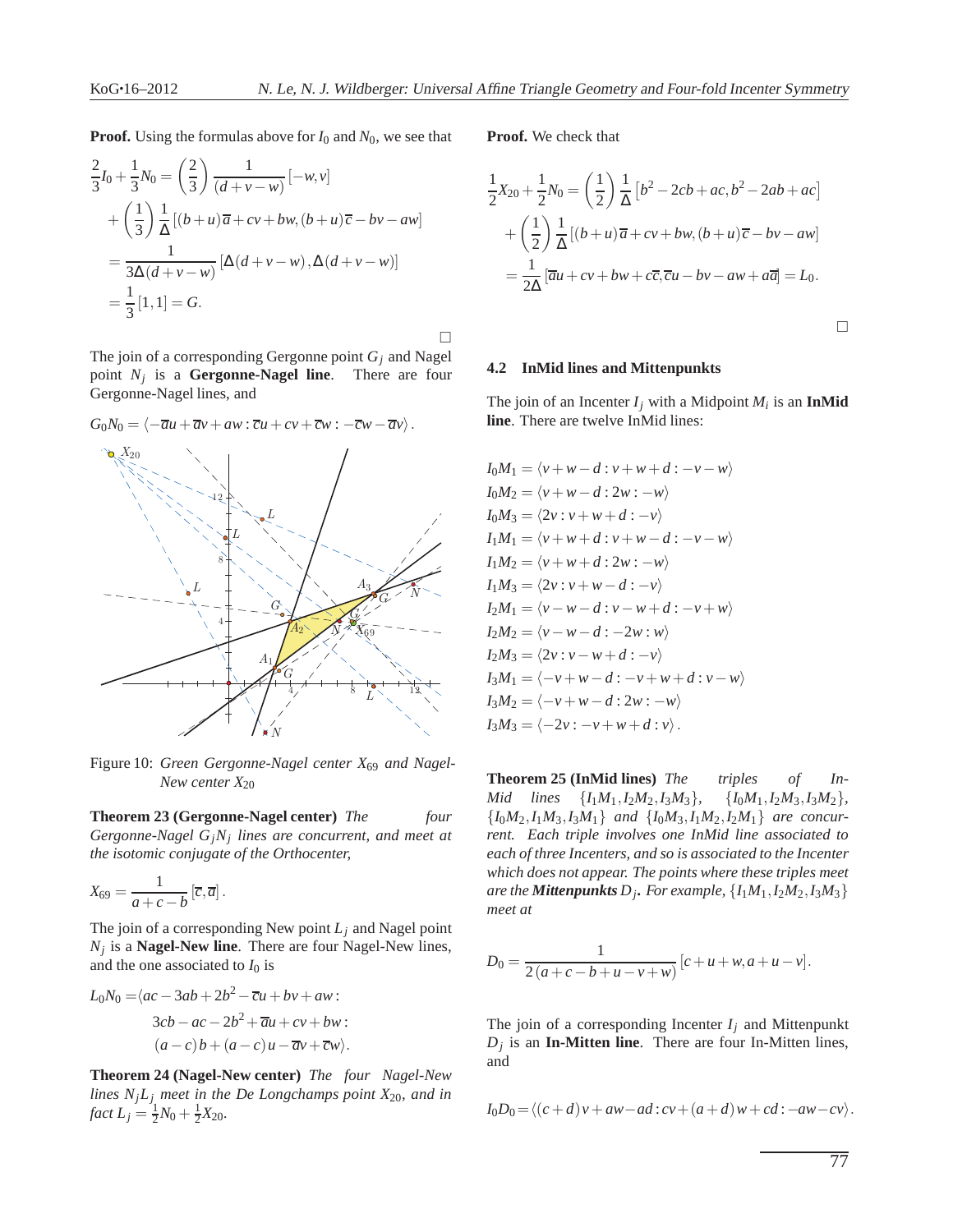

Figure 11: *Green InMid lines and Mittenpunkts D*

**Theorem 26 (In-Mitten center)** *The four In-Mitten lines are concurrent and meet at the symmedian point (see Example 3)*

$$
K = X_6 = \frac{1}{2(a+c-b)} [c, a].
$$

The join of a corresponding Gergonne point *G<sup>j</sup>* and Mittenpunkt *D<sup>j</sup>* is a **Gergonne-Mitten** line. There are four Gergonne-Mitten lines and

$$
D_0G_0\!=\!\left\langle\!\!\begin{array}{l}(\Delta\!-\!4bd)\,u\!+\!(4c\overline{c}\!-\!\Delta)\,v\!+\!2\,(4a\overline{a}\!-\!\Delta)\,w+(a\!-\!2\overline{a})\,\Delta\!:\;\\ \quad-(\Delta\!-\!4bd)\,u\!+\!2\,(4c\overline{c}\!-\!\Delta)\,v+\!(4a\overline{a}\!-\!\Delta)\,w\!-\!(c\!-\!2\overline{c})\,\Delta\!:\;\\ \quad(\Delta\!-\!4c\overline{c})\,v+(\Delta\!-\!4a\overline{a})\,w\!-\!\overline{b}\Delta\end{array}\!\!\right\rangle.
$$

**Theorem 27 (Gergonne-Mitten center)** *The four Gergonne-Mitten lines*  $G_jD_j$  *meet in the Centroid G* =  $X_2$ *, and in fact*  $G = \frac{2}{3}D_j + \frac{1}{3}G_j$ .

**Proof.** We use the formulas above for  $D_0$  and  $G_0$  to compute

$$
\frac{2}{3}D_0 + \frac{1}{3}G_0
$$
\n
$$
= \left(\frac{2}{3}\right) \frac{1}{2(a+c-b+u-v+w)} [c+u+w, a+u-v]
$$
\n
$$
+ \left(\frac{1}{3}\right) \frac{b-u}{2(du-cv+aw)-\Delta} [w-(c-b), -v-(a-b)]
$$
\n
$$
= \frac{1}{3}[1,1] = G.
$$

The join of a corresponding Mittenpunkt  $D_j$  and New point *Lj* is a **Mitten**-**New** line. There are four Mitten-New lines and

$$
D_0L_0 = \langle av + bw - \overline{c}d : bv + cw + \overline{a}d : -b(v + w) \rangle.
$$

**Theorem 28 (Mitten-New center)** *The four Mitten-New lines DjL<sup>j</sup> are concurrent, and meet at the Orthocenter*

$$
H=\frac{1}{\Delta}\left[b\overline{a},b\overline{c}\right].
$$

Figure 12 shows the four In-Mitten lines meeting at  $K =$  $X_6$ , the four Gergonne-Mitten lines meeting at  $G = X_2$  and the four Mitten-New lines meeting at  $H = X_4$ .



Figure 12: *Green Mitten-New center H*, *Gergonne-Mitten center G and In-Mitten center K*

# **4.3 Spieker points**

The central dilation of an Incenter is a **Spieker point**. There are four Spieker points *S*0, *S*1, *S*2, *S*<sup>3</sup> which are central dilations of  $I_0$ ,  $I_1$ ,  $I_2$ ,  $I_3$  respectively.

**Theorem 29 (Spieker points)** *The four Spieker points are*

$$
S_0 = \frac{1}{2} \frac{1}{(d+v-w)} [v+d, -w+d]
$$
  
\n
$$
S_1 = \frac{1}{2} \frac{1}{(d-v+w)} [-v+d, w+d]
$$
  
\n
$$
S_2 = \frac{1}{2} \frac{1}{(d+v+w)} [v+d, w+d]
$$
  
\n
$$
S_3 = \frac{1}{2} \frac{1}{(d-v-w)} [-v+d, -w+d].
$$

**Proof.** We use the central dilation formula which takes  $I_0 = (d + v - w)^{-1} [-w, v]$  to the point

$$
S_0 \equiv \delta_{-1/2} (I_0) = \frac{1}{2} \left[ 1 - \frac{-w}{d+v-w}, 1 - \frac{v}{d+v-w} \right]
$$

$$
= \frac{1}{2(d+v-w)} [v+d, -w+d]
$$

and similarly for the other Spieker points.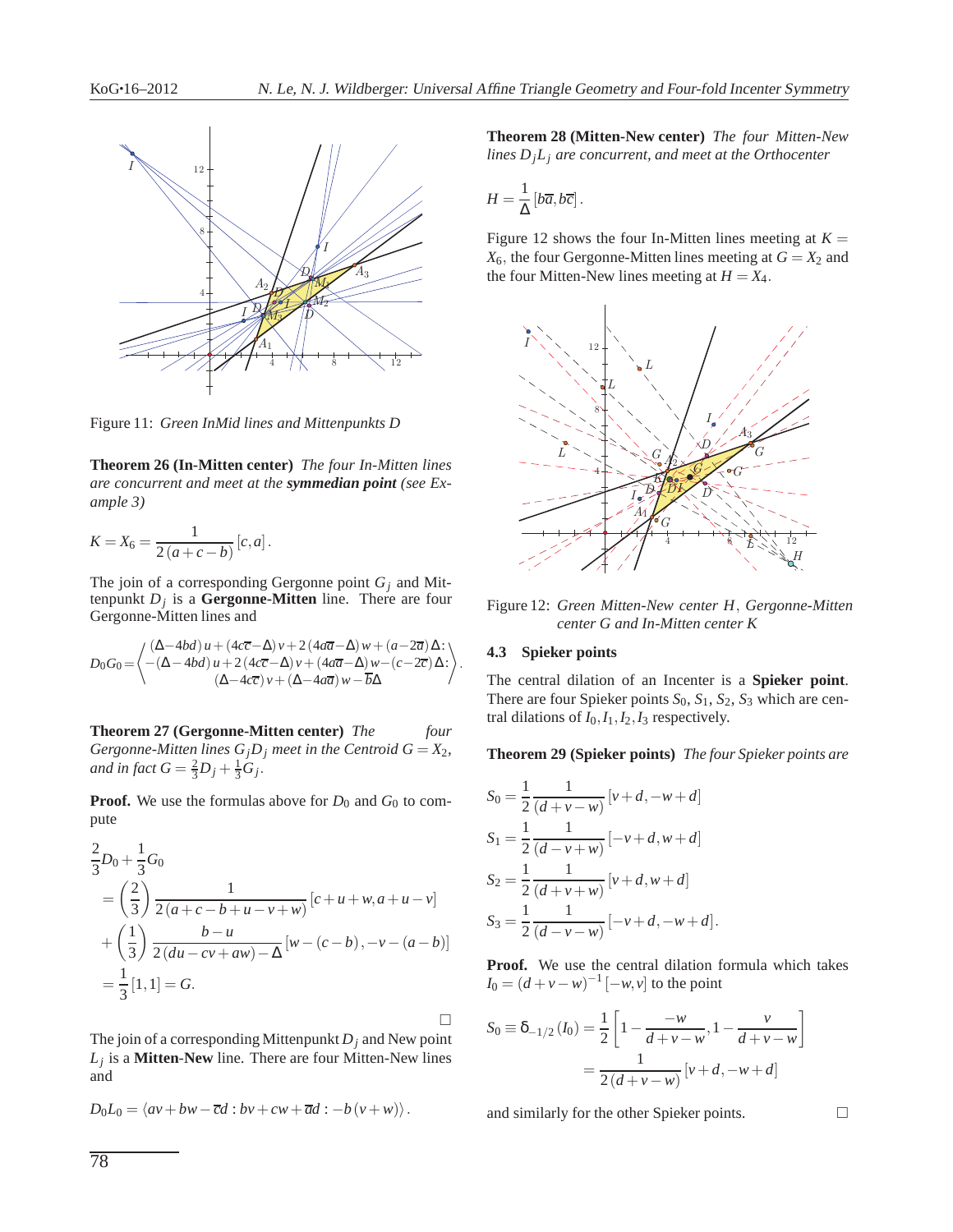1 2

**Theorem 30 (Spieker-Nagel lines)** *The Spieker points lie on the corresponding In-Nagel lines, and in particular*  $S_0$ *,*  $S_1$ *,*  $S_2$ *,*  $S_3$  *are the midpoints of the sides*  $\overline{I_0N_0}$ *,*  $\overline{I_1N_1}$ *,*  $\overline{I_2N_2}$ *, I*3*N*<sup>3</sup> *respectively.*

**Proof.** We check that in fact  $S_0$  is the midpoint of  $\overline{I_0N_0}$  by computing

$$
\frac{1}{2}I_0 + \frac{1}{2}N_0 = \frac{1}{2}\frac{1}{(d+v-w)}[-w,v] \n+ \frac{1}{2}\frac{1}{\Delta}[(b+u)(c-b) + cv + bw, (b+u)(a-b) - bv - aw] \n= S_0.
$$

The computations for the other In-Nagel lines and *S*1, *S*2,  $S_3$  are similar.



Figure 13: *Green Spieker points S and Mitten-Spieker center H*

The joins of corresponding Mittenpunkts *D<sup>j</sup>* and Spieker points  $S_i$  are the **Mitten-Spieker lines**. There are four Mitten-Spieker lines, and

$$
D_0S_0 = \langle av + bw - \overline{c}d : bv + cw + \overline{a}d : -b(v + w) \rangle.
$$

**Theorem 31 (Mitten-Spieker center)** *The four Mitten-Spieker lines DjS<sup>j</sup> are concurrent and meet at the Orthocenter*  $H = X_4$ *.* 

**Theorem 32 (New Mitten-Spieker)** *The Spieker point S<sup>j</sup> is the midpoint of HL<sup>j</sup>* , *so that the corresponding New point L<sup>j</sup> also lies on the corresponding Mitten-Spieker line.* **Proof.** The midpoint of  $\overline{HL_0}$  is

$$
H + \frac{1}{2}L_0 = \frac{1}{2\Delta} [b(c - b), b(a - b)]
$$
  
+  $\frac{1}{4\Delta} [(c - b)u + cv + bw + c(a - b),$   
(a - b)u - bv - aw + a(c - b)]  
=  $\frac{1}{4(ac - b^2)} [ac - b^2 + (c - b)(u + b) + cv + bw,$   
 $ac - b^2 + (a - b)(u + b) - aw - bv]$   
=  $\frac{1}{4(ac - b^2)} [ac - b^2 + (c - b + w)(u + b),$   
 $ac - b^2 + (a - b - v)(u + b)]$   
=  $\frac{1}{4} \left[ 1 + \frac{(c - b + w)}{u - b}, 1 + \frac{(a - b - v)}{u - b} \right]$   
=  $\frac{1}{4(u - b)} [c - 2b + u + w, a - 2b + u - v].$ 

Now a judicious use of the quadratic relations, which we leave to the reader, shows that this is *S*0. The computations for the other Spieker points are similar.  $\Box$ 

The proof shows in fact that there is quite some variety possible in the formulas for the various points and lines in this paper.

# **5 Future Directions**

This paper might easily be the starting point for many more investigations, as there are lots of additional points in the Incenter hierarchy that might lead to similar phenomenon. In a related but slightly different direction, the basic idea of *Chromogeometry* ([12], [13]) is that we can expect wonderful relations between the corresponding geometrical facts in the *blue* (Euclidean bilinear form  $x_1x_2 + y_1y_2$ ), *red* (bilinear form  $x_1x_2 - y_1y_2$ ) and *green* (bilinear form  $x_1y_2 + y_1x_2$  geometries.



Figure 14: *Blue, red and green Incenter circles*

A spectacular illustration of this is the following, which we will describe in detail in a future work: if we have a triangle